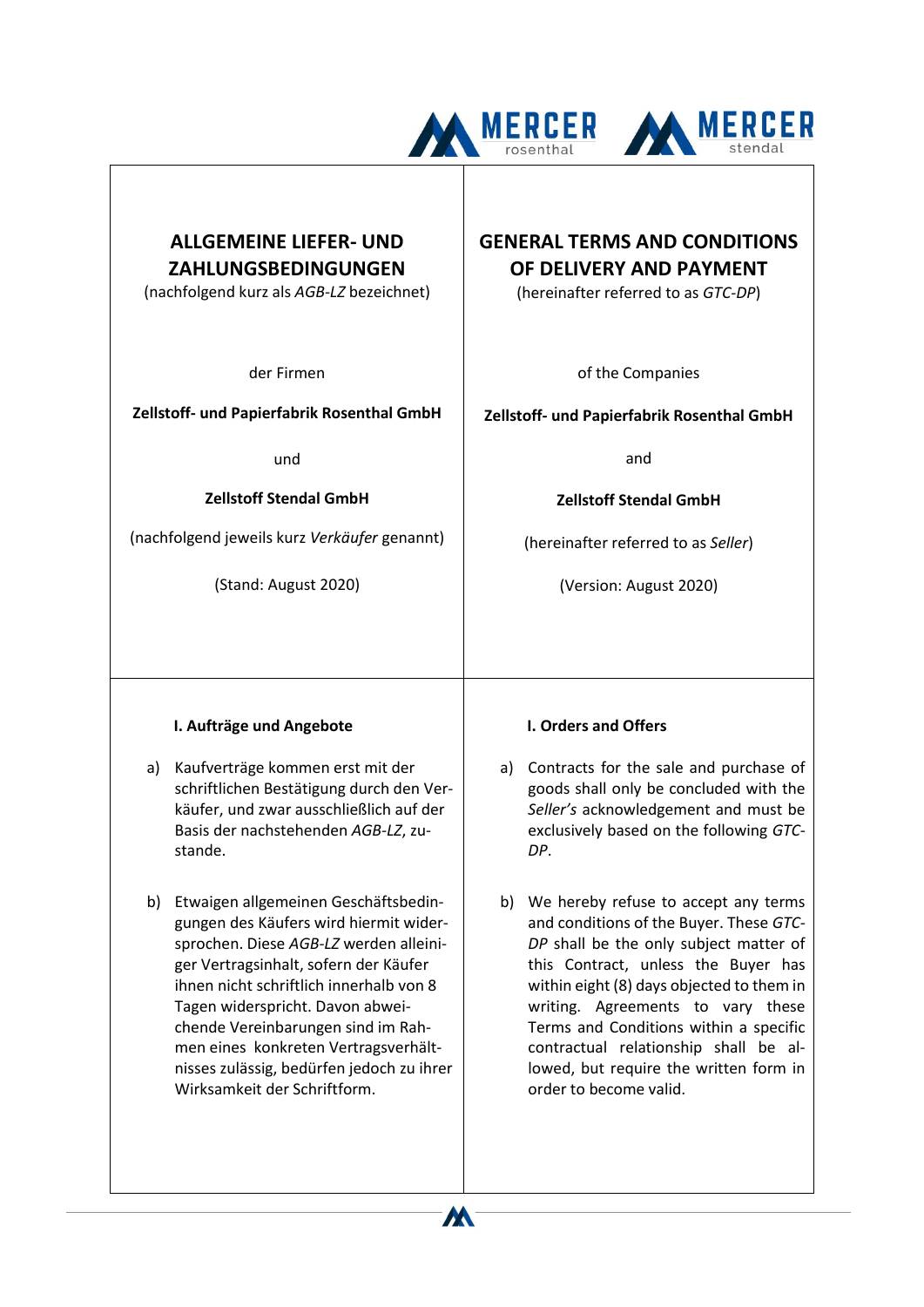## **II. Mengen, Gewicht und Feuchtigkeit**

- a) Sofern nichts anderes vereinbart, soll das Wort "Tonne" oder "ton" im jeweiligen Kaufvertrag 1000 Kilogramm Luft– Trocken–Gewicht brutto für netto bedeuten. Der Terminus lufttrocken soll neunzig Prozent (90 %) absolut trockene Zellulose und zehn Prozent (10 %) Wasser bedeuten.
- b) Die Zellulose wird in Ballen von vereinbartem Gewicht bezogen auf den Luft-Trocken-Gehalt verpackt. Die Ballen sind zu Units á acht Stück verschnürt. Jeder Ballen soll identifizierbar sein. Deshalb sollen Sorten-, Chargen- und Unit-Nummer auf jedem Ballen aufgedruckt sein, um jederzeit den Produktionstermin feststellen zu können.
- c) Falls der Käufer die gelieferte Bruttomenge anzweifelt, sind die Original-Nachweise der Ausgangs- bzw. Eingangsgewichte dem Käufer vorzulegen.

#### **III. Besondere Art der Lieferung**

a) Die Wahl der Versandart und des Versandweges bleibt bei Fehlen von Vereinbarungen dem Verkäufer überlassen. Der Verkäufer kann die Wahl nach eigenem Ermessen ausüben. Bei der Wahl ist der Verkäufer nicht verpflichtet, die billigste Versandart und den schnellsten Versandweg zu wählen. Will der Käufer die Ware durch Lkw abholen bzw. abholen lassen, so bedarf es der vorherigen Zustimmung des Verkäufers.

#### **II. Quantities, Weights and Moisture Content**

**AA MERCER** 

MERCER

- a) Unless otherwise specifically agreed, the word "tonne" or "ton" in this Contract shall mean 1,000 kilograms of airdry weight, gross for net. The term "airdry" shall mean ninety per cent (90%) absolutely dry pulp and ten per cent (10%) water.
- b) The pulp shall be packed into bales of an agreed weight related to the air-dry content. The bales shall be tied up into eight bale units. Each bale shall be individually identifiable. Therefore, each bale shall be printed with the type, batch and unit numbers to allow at any time the determination of the production date.
- c) In the event that the Buyer shall dispute the gross quantity supplied, the original proofs of the base weight and the weight delivered shall be submitted.

#### **III. Special Method of Delivery**

a) Unless otherwise agreed, the *Seller* shall choose the mode of shipment and the shipping route. The *Seller* can use his own discretion when making his choice. The *Seller* shall not be obliged to choose the cheapest mode of shipment or the quickest shipping route. Should the Buyer wish to collect, or have collected on his behalf, the goods by road transport, then the *Seller* shall be required to give his prior consent.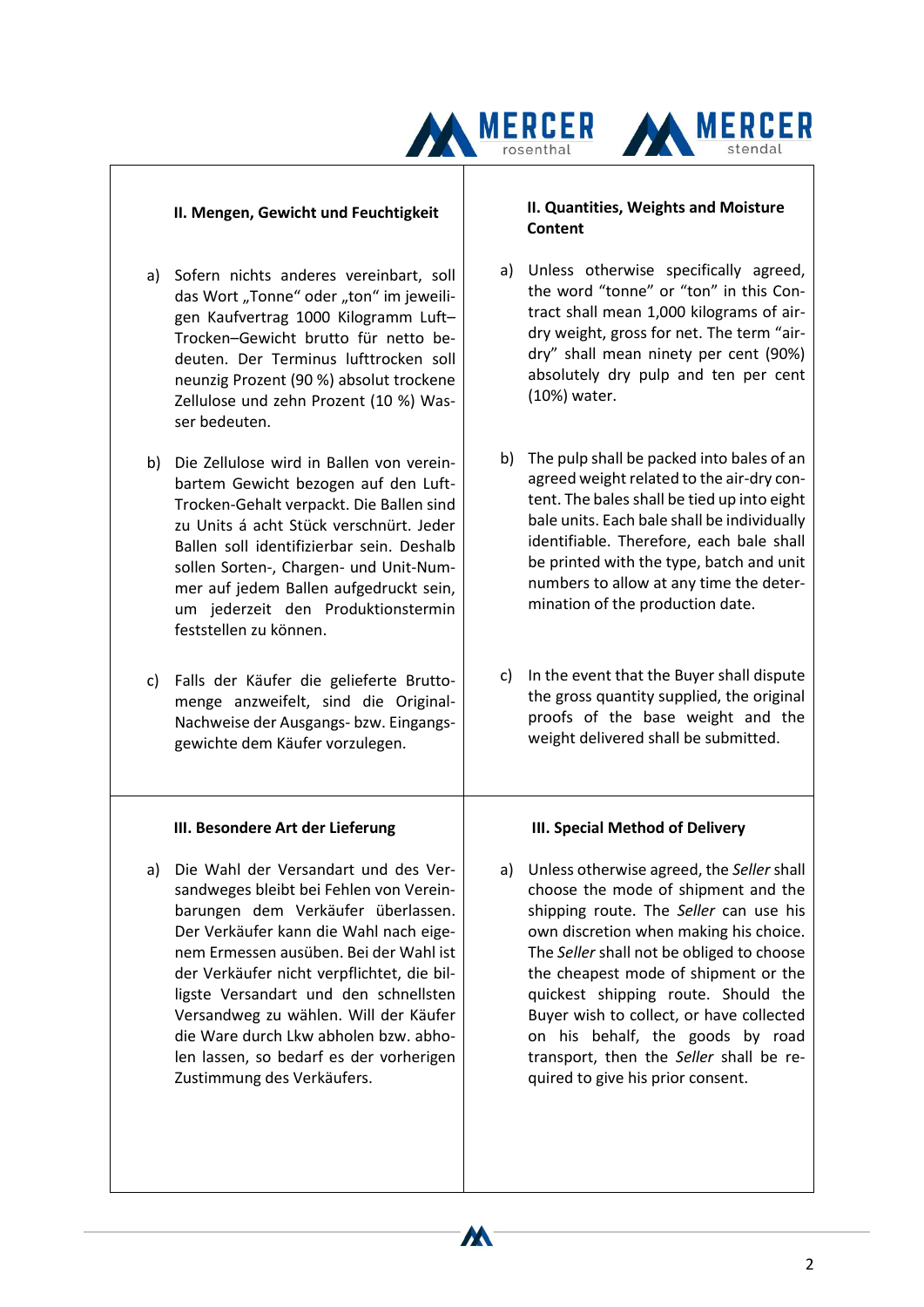

- b) Zur Erleichterung des Charterns ist, wenn nichts anderes vereinbart, eine Spanne von bis zu zehn Prozent (10 %) über oder unter der vereinbarten Menge zulässig. Wenn ein Vertrag mehrere Teillieferungen beinhaltet, bezieht sich die Spanne auf die Gesamtbestellmenge.
- c) Werden Waren vom Lager des Verkäufers zur ausschließlichen Verfügung des Käufers bereitgehalten oder zur Anfertigung ohne Versandbestimmung verkauft (sogenannte Abrufposten), so hat der Käufer diese innerhalb von 4 Wochen nach der Meldung der Fertigstellung abzunehmen.
- d) Ist zwischen den Parteien vereinbart, dass der Käufer die bestellte Ware selbst beim Verkäufer abholt bzw. abholen lässt, hat der Käufer auf seine Kosten eine Transportversicherung abzuschließen.
- e) Mit der Übergabe der Ware an den Spediteur bzw. Frachtführer oder sonstige Personen geht die Gefahr auf den Käufer über.

## **IV. Bestellung auf Abruf**

Sind zwischen den Parteien Teillieferungen vereinbart, so ist der Käufer verpflichtet, die einzelne Teillieferung spätestens 14 Tage vor dem vereinbarten Teillieferungstermin abzurufen. Erfolgt der Abruf verspätet, ist der Verkäufer zur Lieferung der nicht oder verspätet abgerufenen Teilmengen nicht mehr verpflichtet. Das Recht des Verkäufers, vom Käufer Abnahme der Teillieferungen zu fordern bzw. Rechte aus der Verletzung der Abnahmeverpflichtung geltend zu machen, bleibt unberührt.

b) To facilitate the contracting of a carrier, a delivery margin of up to ten per cent (10%) above or below the agreed quantity shall be permissible, unless otherwise previously agreed. When a Contract includes several part deliveries, the delivery margin shall refer to the total quantity ordered.

**MERCER** 

- c) Should stock in the *Seller*'s warehouse be exclusively held to the Buyer's order or produced to order and sold without specific shipping instructions ("call-off items"), then the Buyer shall take delivery of these goods within four weeks of notification of completion.
- d) Where the Parties have agreed that the Buyer would collect the ordered goods, or have them collected on his behalf, from the *Seller*'s premises, then the Buyer shall take out transport insurance and bear all the costs of such insurance.
- e) Risk of damage to or loss of the goods shall pass to the Buyer upon the delivery of the goods to the forwarding agent or carrier or any other person to the Buyer.

#### **IV. Order on call**

Should the Parties have agreed on partial consignments, then the Buyer shall be obliged to call off the individual consignments not later than 14 days before the agreed date of the partial delivery. In the event that the call off is delayed, then the *Seller*shall no longer be obliged to deliver the consignments that have not been called off or called off late. The *Seller*'s right to request the Buyer to take delivery of the consignments or to claim for damages for the contravention of the purchase commitment, respectively, shall remain unaffected.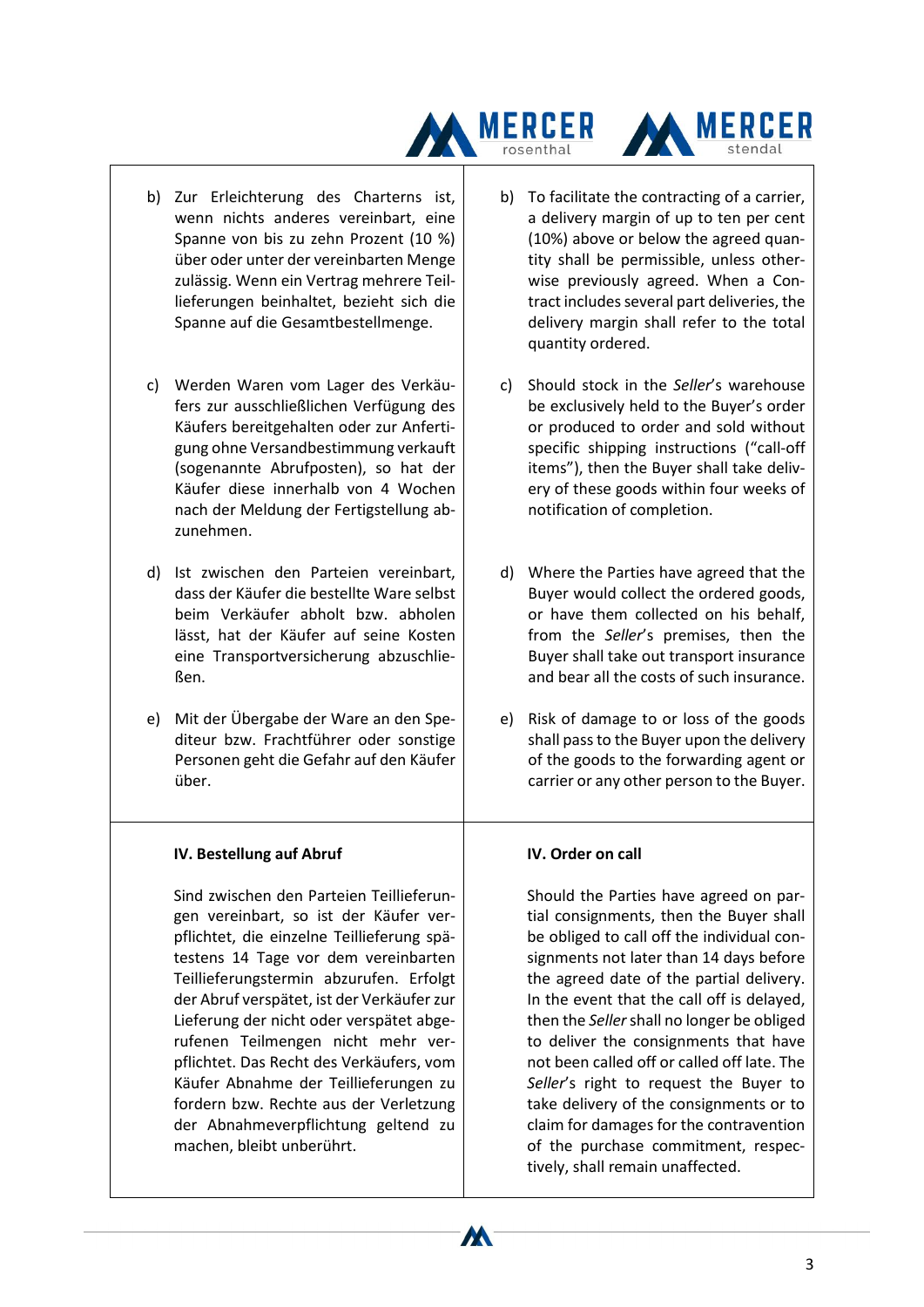



- a) Wenn nicht bestimmte Liefertermine vereinbart sind, beginnt die Lieferzeit mit dem Tag der Absendung der Auftragsbestätigung durch den Verkäufer oder der Auftragsannahme durch den Verkäufer und endet mit dem Tag, an dem die Ware das Werk oder das Versandlager des Verkäufers verlässt oder wegen Versendungsunmöglichkeiten nach Ziffer VIII b) eingelagert wird. Verlangt der Käufer nach Auftragsbestätigung durch den Verkäufer oder Auftragsannahme durch den Verkäufer Änderungen des Auftrags, welche die Anfertigungsdauer beeinflussen, so beginnt die Lieferzeit erst mit der Bestätigung der Änderung durch den Verkäufer. Hält der Verkäufer aus Gründen, die der Verkäufer zu vertreten hat, eine vereinbarte Nachfrist, die nicht kürzer als 3 Wochen sein darf, nicht ein, so hat der Käufer das Recht, von dem Vertrag zurückzutreten.
- b) Bei Nichteinhaltung von Lieferterminen hat der Käufer keinen Anspruch auf Schadensersatz, es sei denn, die Nichteinhaltung der Lieferfrist beruht auf Vorsatz oder grober Fahrlässigkeit des *Verkäufers*.

#### **VI. Mängel der Lieferung**

a) Die Ware ist unverzüglich nach Eingang am Bestimmungsort zu untersuchen und mit der Sorgfalt eines ordentlichen Kaufmannes zu behandeln. Sind zwischen den Parteien mehrere Teillieferungen vereinbart, so ist jede Teillieferung unverzüglich gesondert zu untersuchen und ggf. zu rügen.

#### **V. Delivery time**

- a) Unless specific delivery dates have been previously agreed, the delivery period shall commence with the date of the posting of the confirmation of the order or the acceptance of the order, and it shall end with the date when the goods leave the factory or the distribution plant or are placed in a warehouse as a result of events occurring under subsection VIII b). In the event that, after the confirmation or acceptance of the order, the Buyer requests changes to the order which have an effect on the production period, the delivery period will only commence with the confirmation of this change. If the *Seller*, for reasons beyond his control, fails to keep to an agreed extension of time, which must not be less than three weeks, then the Buyer shall have the right to withdraw from the Contract.
- b) In the event of non-compliance with the delivery dates, the Buyer shall not be entitled to any claim for damages, unless the non-compliance with the terms of delivery is based on the *Seller's* intent or wilful negligence.

## **VI. Defects in the Delivery**

W

a) The goods must be examined immediately upon their arrival at the point of delivery, this also applies to the delivery of samples, and treated according to the principles of sound stewardship. If the Parties have agreed on several consignments, then, without delay, every consignment must be examined separately and any defects must be notified, if appropriate.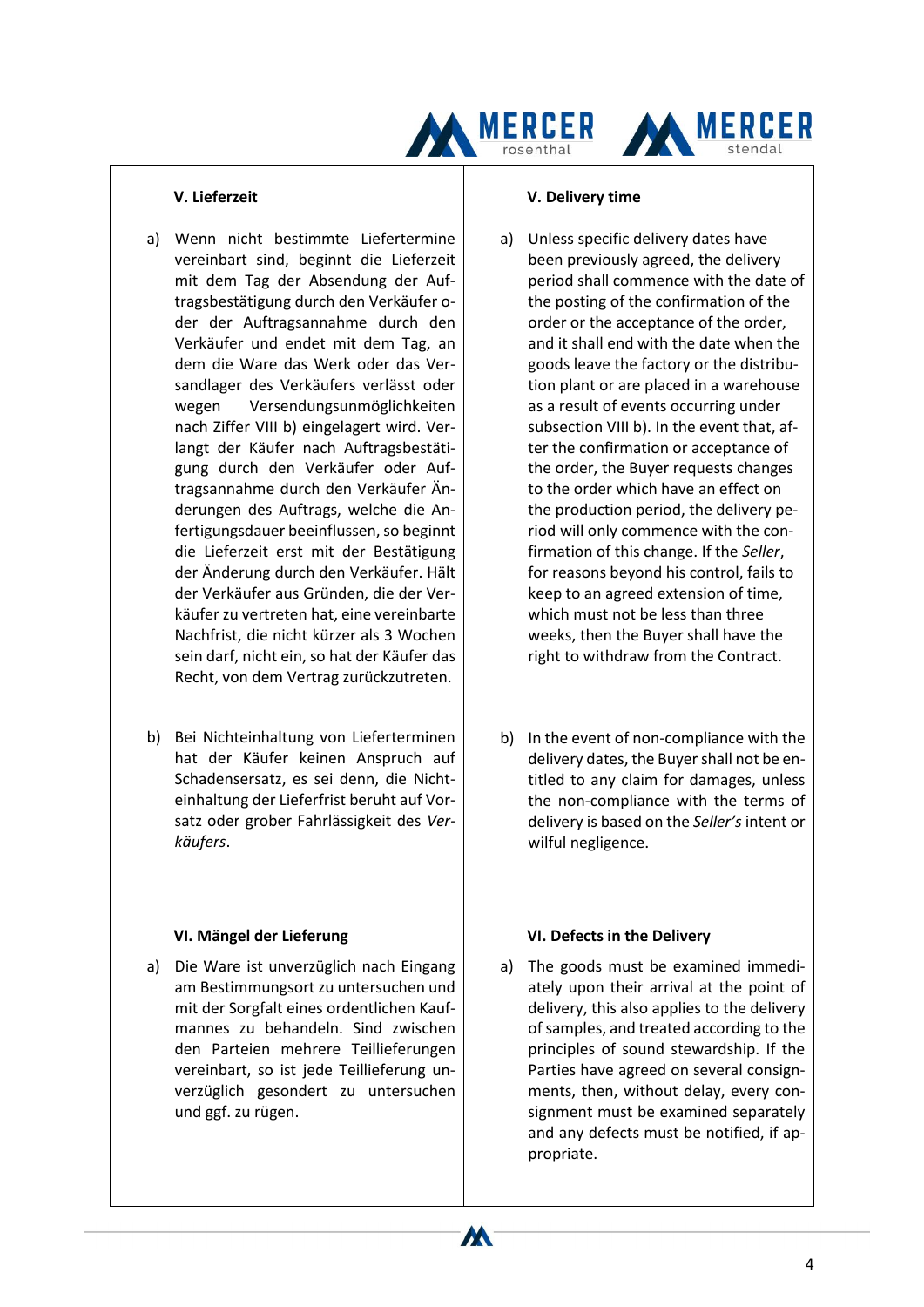



- c) Falls der Käufer einen Mangel gegenüber dem *Verkäufer* angezeigt hat, hat er die gerügte Ware unverzüglich zur eigenen Untersuchung dem *Verkäufer* zur Verfügung zu stellen. Sollten sich die Parteien über das Vorhandensein eines Mangels nicht einigen können, wird eine unabhängige Prüfstelle mit der Begutachtung der Ware und der Feststellung darüber, ob die gelieferte Ware mangelhaft ist, von den Parteien beauftragt. Der Käufer und der *Verkäufer* müssen sich auf eine gemeinsame Prüfstelle einigen; kommt diese nicht zustande, hat der *Verkäufer* das Recht, eine geeignete unabhängige Prüfstelle nach bestem Ermessen zu wählen. Der *Verkäufer* hat den Käufer über seine Wahl unverzüglich in Kenntnis zu setzen. Die Kosten der Begutachtung sind von der unterlegenen Partei zu tragen.
- d) Grundlage für die Ziehung von Proben zum Zwecke der Begutachtung ist DIN EN 27213.
- e) Der Käufer ist verpflichtet, die bereits gelieferte und von ihm als mangelhaft befundene Ware sachgemäß zu lagern, so dass sich deren Zustand nicht aufgrund von unsachgemäßer Lagerung verschlechtert.

b) The quality of the goods shall be regarded as being approved, without prejudice to the duties to immediately inspect the goods and send notification of any defects in accordance with Section 377 of the German Commercial Code *(Handelsgesetzbuch, HGB)*, if no notification of hidden defects is sent to the *Seller* within 14 days of delivery at the place of destination.

**MERCER** 

- c) In the event that the Buyer has reported defects to the *Seller*, he shall immediately make the rejected goods available to the *Seller* for the *Seller's* own examination. Should the Parties fail to agree on the existence of a defect, an independent inspection authority will be entrusted by the Parties with the inspection of the goods and determining whether or not the supplied goods are defective. The Buyer and the *Seller* must agree on a joint inspection authority. If the Parties fail to come to an agreement on this point, the *Seller* shall be entitled to choose an appropriate independent inspection authority according to his best judgment. The *Seller* shall immediately notify the Buyer of his choice. The unsuccessful Party shall bear the cost of the inspection.
- d) The basis for the taking of samples for the purposes of inspection shall be DIN EN 27213.
- e) The Buyer shall be obliged to properly store the goods that he found to be defective, so that the quality of the goods supplied will not deteriorate because of inappropriate storage.

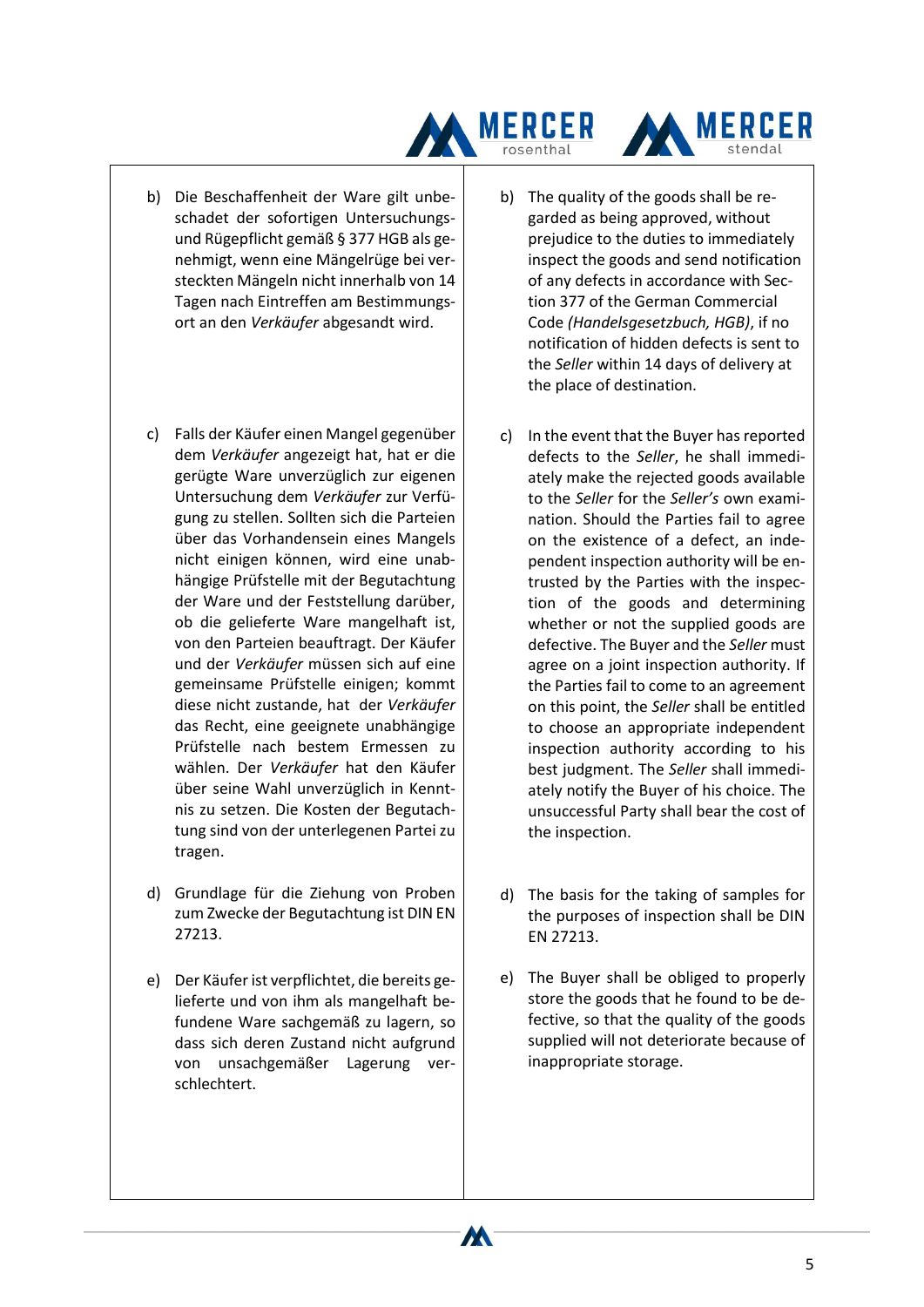

- f) Zeigt sich der Mangel der Ware erst bei begonnener Verarbeitung, verpflichtet sich der Käufer, den *Verkäufer* noch am selben Tag per Telefax davon in Kenntnis zu setzen und unverzüglich entsprechende Untersuchungsmöglichkeiten zu ermöglichen. Eine bereits begonnene Verarbeitung ist sofort einzustellen. Sämtliche sinnvollen Schadensminderungsmaßnahmen sind vorzunehmen.
- g) Sind zwischen den Parteien mehrere Teillieferungen vereinbart und besteht zwischen den Parteien über eine Teillieferung Streit bezüglich der Mangelhaftigkeit, so berührt dies die übrigen Teillieferungen nicht. Der Käufer ist daher verpflichtet, die weiteren mangelfreien Teillieferungen vertragsgemäß abzunehmen und zu bezahlen.

## **VII. Gewährleistung und Haftung**

Für Mängel der Lieferung haftet der *Verkäufer* im Falle der ordnungsgemäßen Erfüllung der Untersuchungs- und Rügepflichten gemäß § 377 HGB durch den Käufer wie folgt:

a) Sofern ein Mangel der Vertragsware vorliegt, ist der *Verkäufer* zur Lieferung einer mangelfreien Sache berechtigt (Nacherfüllung). Voraussetzung für die Mängelhaftung ist, dass es sich nicht um einen unerheblichen Mangel handelt. Der *Verkäufer* ist zur Verweigerung der Nacherfüllung berechtigt, solange der Käufer seine Zahlungspflichten nicht in einem Umfang erfüllt, der dem Wert des mangelfreien Teils der erbrachten Leistung entspricht.

f) If the defect manifests itself after processing has started, the Buyer undertakes to inform the *Seller* of it on the same day by telefax and to immediately grant appropriate options for investigation. The Buyer shall immediately stop the processing started. All reasonable measures shall be taken to minimize damages.

**MERCER** 

g) If the Parties agreed on partial consignments and the Parties disagree on any one consignment with regard to defective delivery, such defective deliveries shall not affect the other consignments. The Buyer shall therefore be obliged to take delivery of and pay for the other consignments free from any defects in accordance with the Contract.

## **VII. Warranties and Liabilities**

The *Seller* shall be responsible for defects of the delivery, if the Buyer has properly fulfilled his duties of inspection and notification of defects in accordance with Section 377 German Commercial Code (HGB), as follows:

a) As far as the Contract goods supplied are defective, the *Seller* is entitled to make a replacement delivery free from defects (subsequent performance). A necessary condition for the liability for defects is that the defect is not a negligible one. The *Seller* shall be entitled to decline subsequent performance for as long as the Buyer does not fully fulfil his obligation to pay to the extent that it is equivalent to the value of the portion of the delivery which is free from defects.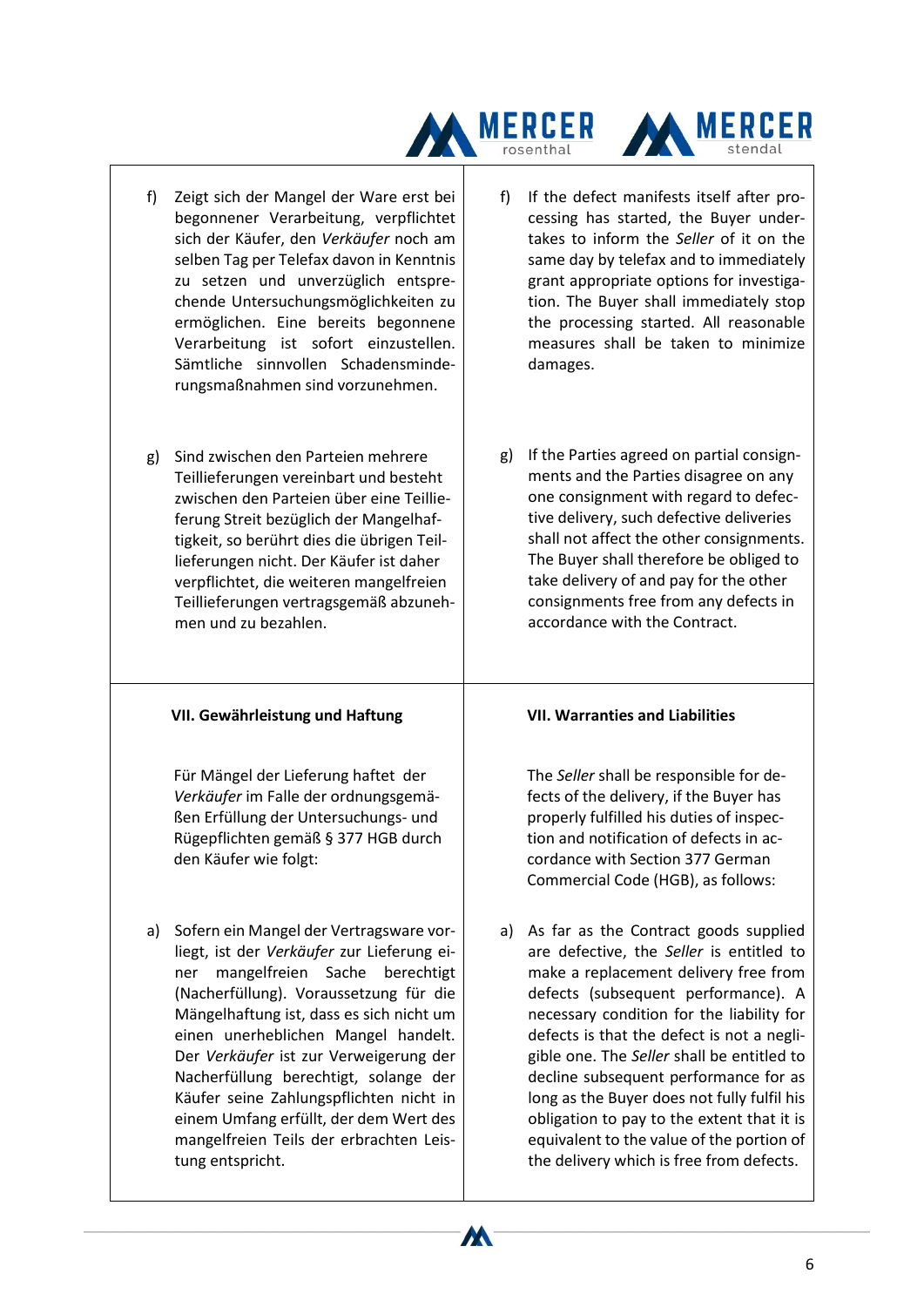

- b) Sollte die in Absatz a) genannte Nacherfüllung fehlschlagen, steht dem Käufer das Wahlrecht zu, entweder den Kaufpreis entsprechend herabzusetzen oder vom Vertrag nach den gesetzlichen Vorschriften zurückzutreten. Dies gilt insbesondere bei vom *Verkäufer* zu vertretender schuldhafter Verzögerung oder Verweigerung der Nacherfüllung. Die vorstehenden Bestimmungen gelten auch bei Lieferung einer anderen Sache oder einer geringeren Menge als geschuldet. Der Käufer kann im Falle des Satzes 1 die Zahlung des Kaufpreises insoweit verweigern, als er aufgrund des Rücktritts oder der Minderung dazu berechtigt ist.
- c) Soweit sich aus nachstehendem Absatz d) nichts anderes ergibt, sind weitere Ansprüche des Käufers gleich aus welchen Rechtsgründen (insbesondere Schadensersatzansprüche aus Verletzung von vertraglichen Nebenpflichten, Verzug, Unmöglichkeit, unerlaubte Handlung sowie sonstige deliktische Haftung und Ansprüche auf Aufwendungsersatz mit Ausnahme derjenigen nach § 439 Abs. 2 BGB) ausgeschlossen; dies gilt insbesondere für Ansprüche aus Schäden an anderen Gegenständen als am Vertragsgegenstand sowie für Ansprüche auf Ersatz entgangenen Gewinns. Der Haftungsausschluss gilt auch bei Ansprüchen, die nicht aus der Mangelhaftigkeit der Kaufsache resultieren.
- d) Der in Absatz c) geregelte Haftungsausschluss gilt nicht für vom *Verkäufer*, dessen gesetzlichen Vertretern oder Erfüllungsgehilfen zu vertretende Schäden aus der Verletzung des Lebens, des Körpers und der Gesundheit, soweit diese Schäden auf schuldhaftem Handeln beruhen.

b) Should the subsequent performance mentioned in subsection a) fail, then the Buyer shall have the right to decide either in an appropriate reduction of the purchase price or to withdraw from the Contract in compliance with the statutory provisions. This shall apply in particular to any negligent delay or refusal of the subsequent performance for which the *Seller* is responsible. The aforementioned provisions must also be fulfilled if a different material or a smaller quantity is delivered. If sentence 1 applies, the Buyer may refuse to pay the purchase price in so far as he is entitled to do so as a result of his withdrawal from the Contract or a reduction of the purchase price.

MERCER

- c) Unless otherwise stated below (subsection d), any further claims by the Buyer shall be excluded, irrespective of their legal basis, including but not limited to claims for damages for violation of subsidiary obligations under the Contract, tort claims and any other tortuous liability as well as claims for compensation of expenses, excluding those in accordance with Section 439 (2) of the German Civil Code *(Bürgerliches Gesetzbuch, BGB)*. This shall apply to claims, including but not limited to damage to subjects other then the subject of the Contract, and to claims for compensation for loss of profits. The exemption from liability also applies to claims not resulting from deficiency of the purchased object.
- d) Exclusion from the liability stipulated in subsection c) shall not apply to any damages caused by the *Seller*, his legal representatives or agents and subcontractors from a danger to life and body or the health of others, as far as such damages are based on negligent contravention.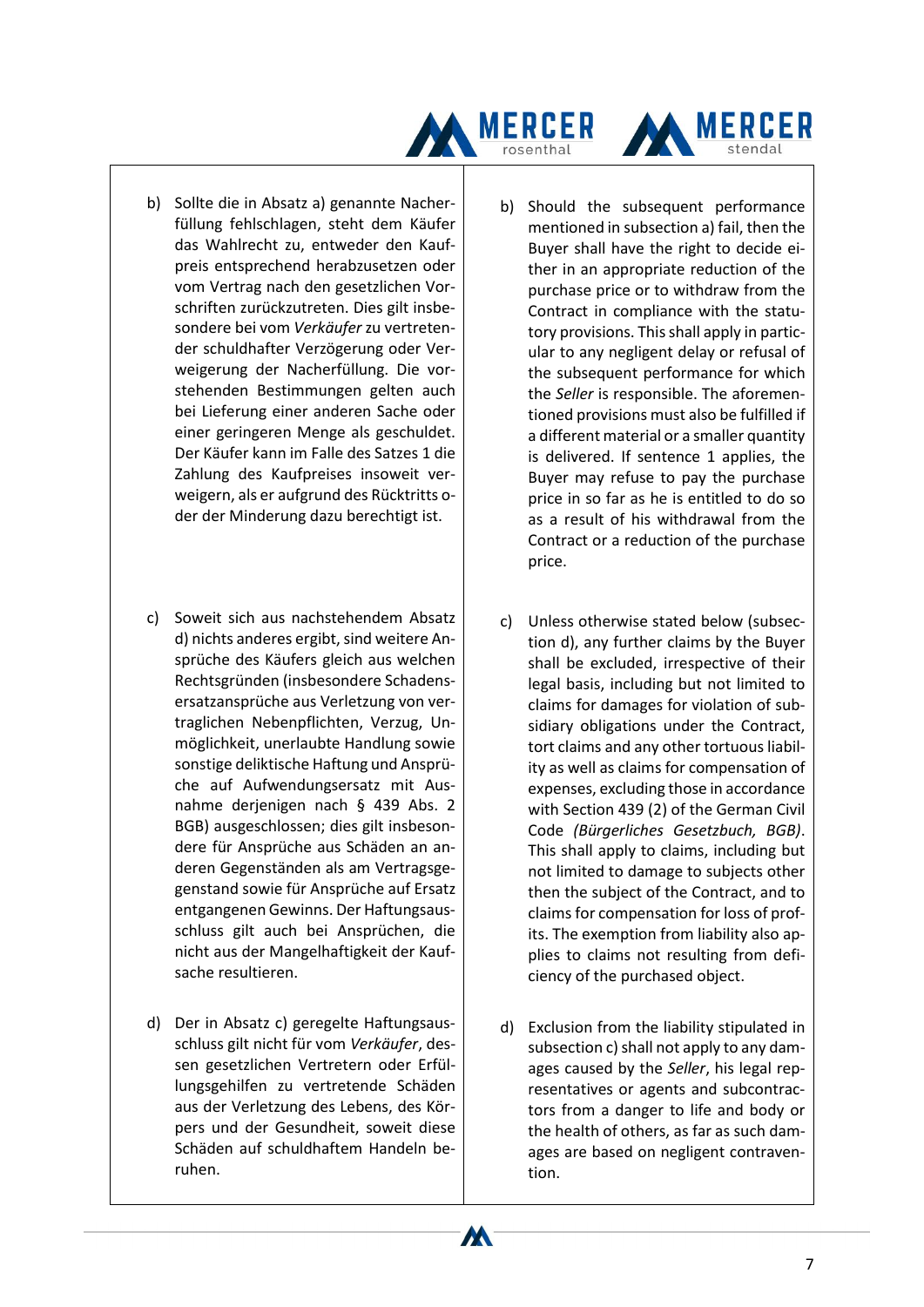

Der Haftungsausschluss gilt ebenfalls nicht für sonstige Schäden, die auf vom *Verkäufer* oder dessen gesetzlichen Vertretern oder Erfüllungsgehilfen vorsätzlichen oder grob fahrlässig verursachten Pflichtverletzungen beruhen.

Sollte der *Verkäufer* schuldhaft eine wesentliche Vertragspflicht verletzen, so ist die Haftung des *Verkäufers* zwar nicht ausgeschlossen, beschränkt sich jedoch auf den vertragstypischen vorhersehbaren Schaden.

Der Haftungsausschluss gilt nicht in den Fällen, in denen der *Verkäufer* nach dem Produkthaftungsgesetz bei Fehlern des Liefergegenstands für Personen- oder Sachschäden an privat genutzten Gegenständen haftet. Der Haftungsausschluss greift ebenfalls nicht, sofern die Haftung durch eine Pflichtverletzung gegen eine vom *Verkäufer* gegenüber dem Käufer abgegebene Garantie oder Zusicherung ausgelöst wird.

Eine Garantie oder Zusicherung im Sinne einer Haftungsverschärfung oder Übernahme einer besonderen Einstandsverpflichtung gilt nur dann als vom *Verkäufer* abgegeben, wenn der Begriff, Garantie" oder "Zusicherung" explizit genannt wird. Für den Fall des Aufwendungsersatzes gilt Vorstehendes entsprechend.

e) Der Anspruch auf Nacherfüllung verjährt in einem Jahr nach Übergabe der Kaufsache am Bestimmungsort. Die Ansprüche auf Minderung und die Ausübung eines Rücktrittsrechts sind ausgeschlossen, soweit der Nacherfüllungsanspruch verjährt ist.

The exemption from liability shall not be applicable either to the *Seller's* liability for any other damages that are based on deliberate or gross negligence contravention of duties caused by the *Seller* or his legal representatives or agents and subcontractors.

Should the *Seller* be responsible for a fundamental breach of Contract or violate any major obligation under the Contract, liability shall not be excluded either, but limited to the damages foreseeable for that type of Contract.

Exclusion from liability shall not be applicable in cases where the *Seller* is responsible for personal injury or material damage to goods in private use because the item delivered was faulty under the Product Liability Act. It shall not be applicable either in cases where a guarantee is accepted and a quality is warranted, if a defect especially covered by that gives rise to the *Seller's* liability.

A guarantee or a warranty within the meaning of an extension of liability or an acceptance of a specific initial obligation shall only be regarded as given by the *Seller*, if the term "guarantee" or "warranty" is explicitly mentioned. In the event of any repayment of costs the aforementioned shall apply accordingly.

e) Any claim for subsequent performance shall be deemed to have lapsed after one (1) year of the delivery of the items sold.

Claims for a reduction of the purchase price and the exercise of the right of rescission under Contract shall be excluded assoon as a claim for subsequent performance has lapsed.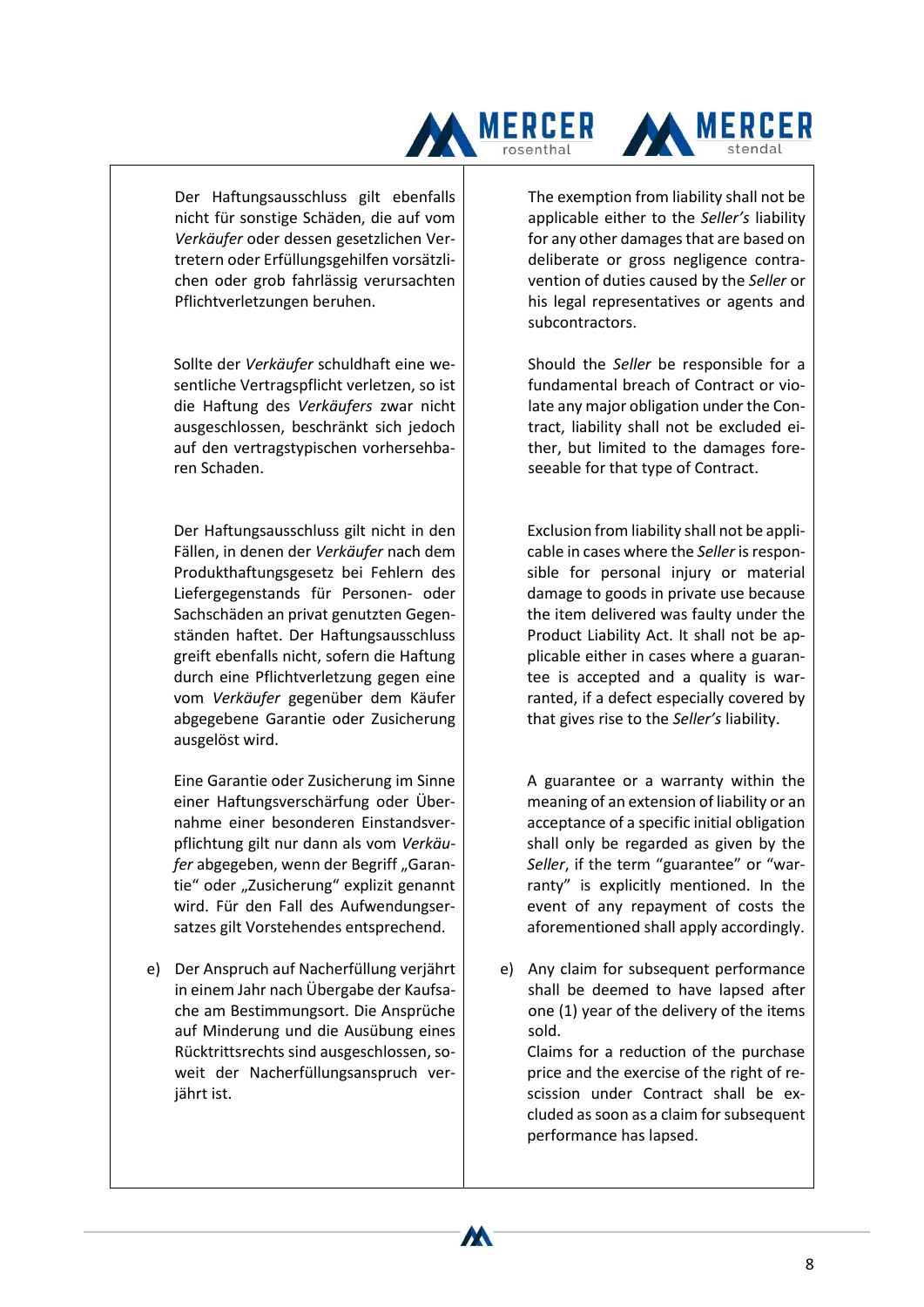

- f) Die nachstehenden Regelungen gelten für Pflichtverletzungen außerhalb der Sachmängelhaftung und sollen das gesetzliche Rücktrittsrecht des Käufers weder ausschließen noch beschränken. Ebenso sollen dem *Verkäufer* zustehende gesetzliche oder vertragliche Rechte und Ansprüche weder ausgeschlossen noch beschränkt werden.
	- (1) Der Käufer kann vom Vertrag zurücktreten, wenn durch Vertretenmüssen des *Verkäufers* die gesamte Leistung endgültig unmöglich wird; dasselbe gilt bei Unvermögen. Das Rücktrittsrecht gilt nicht bei unerheblicher Pflichtverletzung durch den *Verkäufer*.
	- (2) Liegt eine vom *Verkäufer* zu vertretende Leistungsverzögerung vor und gewährt der Käufer nach Verzugsbegründung dem *Verkäufer* eine angemessene Frist zur Leistung und wird diese Nachfrist nicht eingehalten, so ist der Käufer zum Rücktritt berechtigt. Wird vor der Auslieferung vom Käufer in irgendeinem Punkt eine andere Ausführung des Liefergegenstandes gefordert, so wird der Lauf der Lieferfrist bis zum Tage der Verständigung über die Ausführung unterbrochen und um die für die anderweitige Ausführung erforderliche Zeit verlängert.
	- (3) Der Rücktritt ist ausgeschlossen, wenn der Käufer für den Umstand, der ihn zum Rücktritt berechtigt, allein oder weit überwiegend verantwortlich ist bzw. wenn der vom *Verkäufer* zu vertretende zusätzliche Umstand erst zum Zeitpunkt nach Eintritt des Annahmeverzuges des Käufers eintritt. Im Falle der Unmöglichkeit behält sich der

- f) The following provisions shall apply to any breach of duty outside the warranty of quality and shall neither exclude nor restrict the statutory right of rescission. In addition, none of the statutory or contractual rights and claims, to which the *Seller* is entitled, shall be excluded or restricted.
	- (1) The Buyer can withdraw from the Contract, if the *Seller* makes it impossible or is unable to finally fulfil the Contract. The right of rescission under Contract shall not apply in the case of a negligible breach of duty by the *Seller*.
	- (2) If there is a delay in performance, for which the *Seller* is responsible, and if the Buyer, after being explained the reasons for the default, allows a reasonable period of time for performance and this final deadline is not kept, then the Buyer shall be entitled to withdraw from the Contract. If, prior to delivery, the Buyer requests on any point a different quality or finish of the delivery item, then the running of the period of delivery will be interrupted until the date of notification of the quality or finish and extended by the period required for the previous specification.
	- (3) Withdrawal shall be excluded if the Buyer is solely or mainly responsible for the circumstances which qualify him for withdrawal, or if the additional circumstances, for which the *Seller* is responsible, occur only after the Buyer's default of acceptance. In the event of impossibility of performance,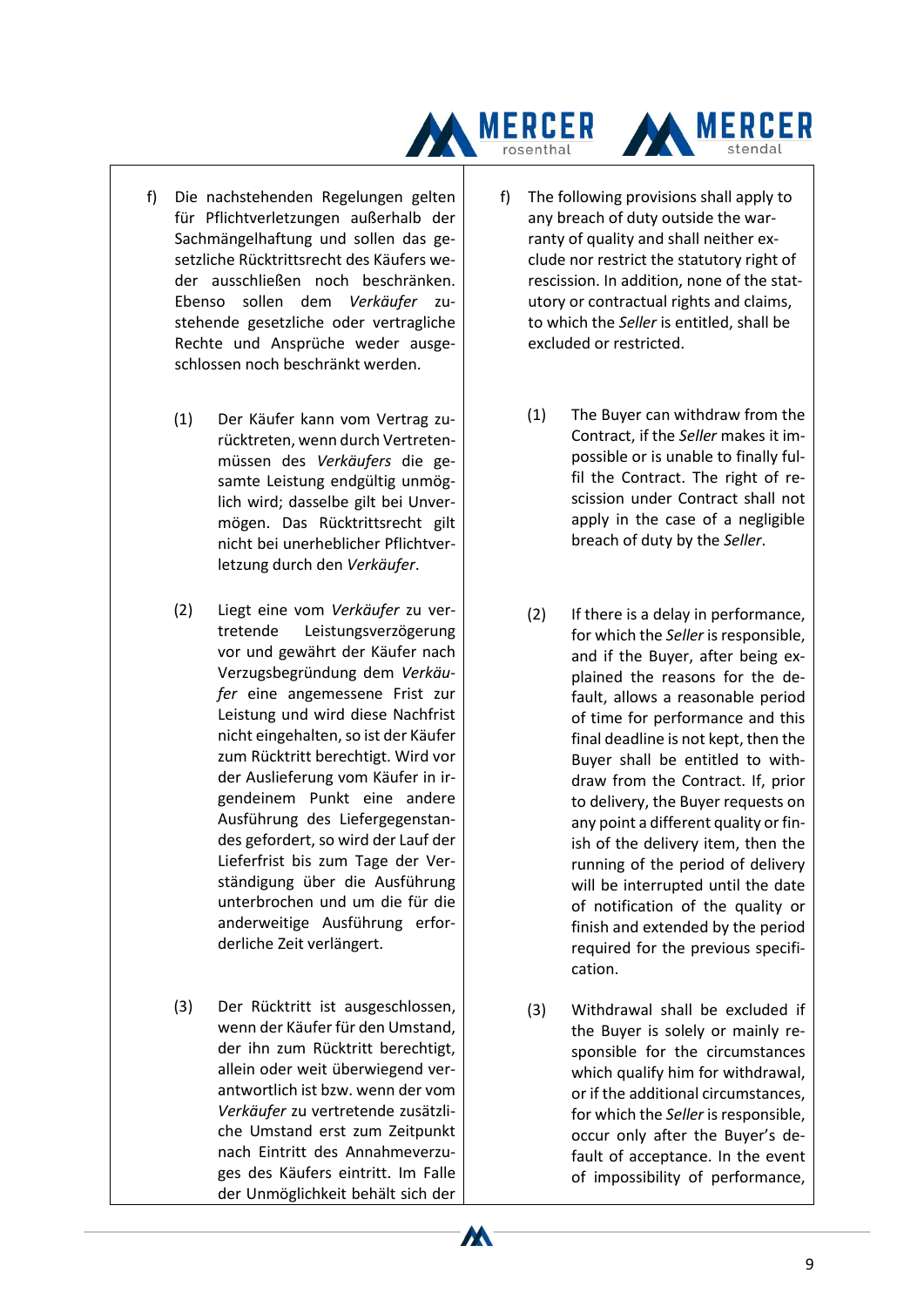



*Verkäufer* in den vorgenannten Fällen seinen Anspruch auf die Gegenleistung nach Maßgabe des § 326 Abs. 2 BGB vor.

(4) Weitere Ansprüche des Käufers, gleich aus welchem Rechtsgrund (insbesondere aus Verletzung von vertraglichen Nebenpflichten, Verzug, Unmöglichkeit, unerlaubter Handlung), sind ausgeschlossen; dies gilt insbesondere für Ansprüche aus Schäden außerhalb der Kaufsache sowie für Ansprüche auf Ersatz entgangenen Gewinns; erfasst sind insbesondere Ansprüche, die nicht aus der Mangelhaftigkeit der Kaufsache resultieren.

> Dies gilt nicht, soweit der *Verkäufer*, seine gesetzlichen Vertreter oder Erfüllungsgehilfen die Schadensursache durch Vorsatz oder grobe Fahrlässigkeit herbeigeführt haben. Dies gilt auch nicht, soweit der *Verkäufer*, seine gesetzlichen Vertreter oder Erfüllungsgehilfen schuldhaft Schäden aus der Verletzung des Lebens, des Körpers oder der Gesundheit verursacht haben. Ebenso wenig wird die Haftung im Falle der Übernahme einer Garantie oder Zusicherung ausgeschlossen, soweit eine gerade davon umfasste Pflichtverletzung die Haftung auslöst. Sofern schuldhaft eine wesentliche Vertragspflicht von dem *Verkäufer* verletzt wird, ist die Haftung nicht ausgeschlossen, sondern auf den vertragstypischen, vorhersehbaren Schaden begrenzt. Eine Garantie oder Zusicherung im Sinne einer Haftungsverschärfung oder Übernahme einer besonderen Einstellungsverpflichtung gilt nur als

> > W

the *Seller* reserves the right, in the above-mentioned cases, to claim compensation subject to Section 326 (2) German Civil Code (BGB).

(4) Other claims of the Buyer irrespective of the legal reasons (including but not limited to any violation of subsidiary obligations under the Contract, default, impossibility, and tort) shall be excluded. This shall apply to, including but not limited to, any claim for damages outside the object of sale as well as any claims for compensation of loss of profits; this also covers claims that do not result from any defects in the object of sale.

> This shall not apply to such an extent as the *Seller*, his legal representatives or agents have caused the damage or loss with intent or through gross negligence. This shall not apply either as far as the *Seller*, his legal representatives or agents have culpably caused damage from the danger to the life and body or health of others. Likewise, liability shall not be excluded if a guarantee or warranty is accepted, as far as a defect especially covered by that gives rise to the *Seller's* liability. Provided that the *Seller* is responsible for a fundamental breach of Contract or violates a major obligation under the Contract, liability shall not be excluded but limited to the damage foreseeable for that type of Contract. A guarantee or a warranty within the meaning of an extension of liability or an acceptance of a specific initial obligation shall only be regarded as given, if the terms "guarantee" or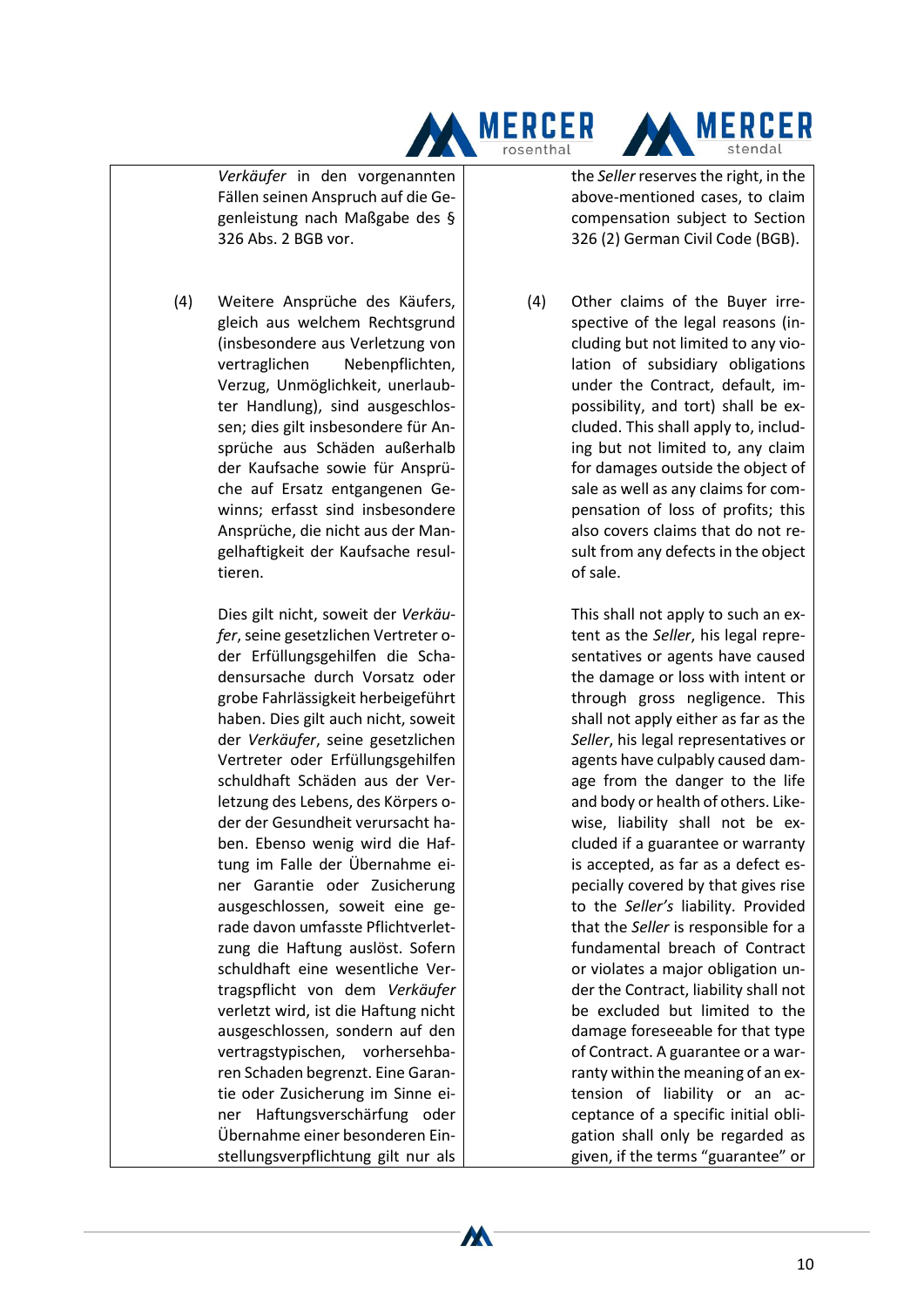abgegeben, wenn die Begriffe Garantie oder Zusicherung ausdrücklich schriftlich genannt wurden.

- g) Der Käufer muss offensichtliche Mängel innerhalb einer Frist von drei Tagen ab Empfang der Ware schriftlich anzeigen. Anderenfalls ist die Geltendmachung von Gewährleistungsansprüchen bei offensichtlichen Mängeln der Sache ausgeschlossen. Zur Fristwahrung genügt die rechtzeitige Absendung. Den Käufer trifft die volle Beweislast für sämtliche Anspruchsvoraussetzungen, insbesondere für den Mangel selbst, für den Zeitpunkt der Feststellung des Mangels und für die Rechtzeitigkeit der Mängelrüge.
- h) Wählt der Käufer wegen eines Rechts- oder Sachmangels nach gescheiterter Nacherfüllung den Rücktritt vom Vertrag, steht ihm daneben kein Schadensersatzanspruch wegen des Mangels zu. Wählt der Käufer nach gescheiterter Nacherfüllung Schadensersatz, verbleibt die Ware beim Käufer, wenn ihm dies zumutbar ist. Der Schadensersatz beschränkt sich hierbei auf die Differenz zwischen Kaufpreis und Wert der mangelhaften Sache. Diese Beschränkung gilt nicht, sofern der *Verkäufer* den Mangel arglistig verursacht oder verschwiegen hat; die Beweislast der Arglist trägt der Käufer.

## **VIII. Unmöglichkeit der Lieferung**

#### **auf Grund höherer Gewalt**

a) Bei höherer Gewalt hat der *Verkäufer* die Wahl, die Lieferung für die Zeit der Behinderung hinauszuschieben oder vom Vertrag teilweise oder ganz zurückzutreten, sofern dem *Verkäufer* ein Festhalten am Vertrag nicht mehr zumutbar ist. Hierzu gehört jeder Umstand, der die

W

"warranty" were explicitly mentioned in writing.

**MERCER** 

stendal

**MERCER** 

rosenthal

- g) The Buyer must notify the *Seller* in writing of apparent defects within a period of three (3) days after the receipt of the goods. Failing that, assertion of warranty claims for apparent defects of the objects purchased shall be excluded. To observe the deadline, timely posting shall be sufficient. The Buyer shall be required to furnish proof of all and any prerequisites of a claim, including but not limited to the defect itself, the time of discovering the defect, and the timeliness of the letter of complaint.
- h) If the Buyer chooses to withdraw from the Contract because of a deficiency in title and quality after failed subsequent performance, he shall not be entitled to make a compensation claim for that defect at the same time. If the Buyer chooses compensation for damages after failed subsequent performance, the goods shall remain with the Buyer, if this is reasonable for him. Compensation shall be restricted to the difference between purchase price and value of the defective or faulty item. This shall not apply, if the *Seller* has maliciously caused the breach of Contract or concealed it; the Buyer bears the onus of proof of malice.

## **VIII. Impossibility of Delivery**

#### **Performance due to Force Majeure**

a) In an event of force majeure, the *Seller* shall have the option of postponing delivery for the period of the interruption, or partly or wholly withdrawing from the Contract, unless adherence to the Contract is a reasonable premise for the *Seller*. This includes any circumstances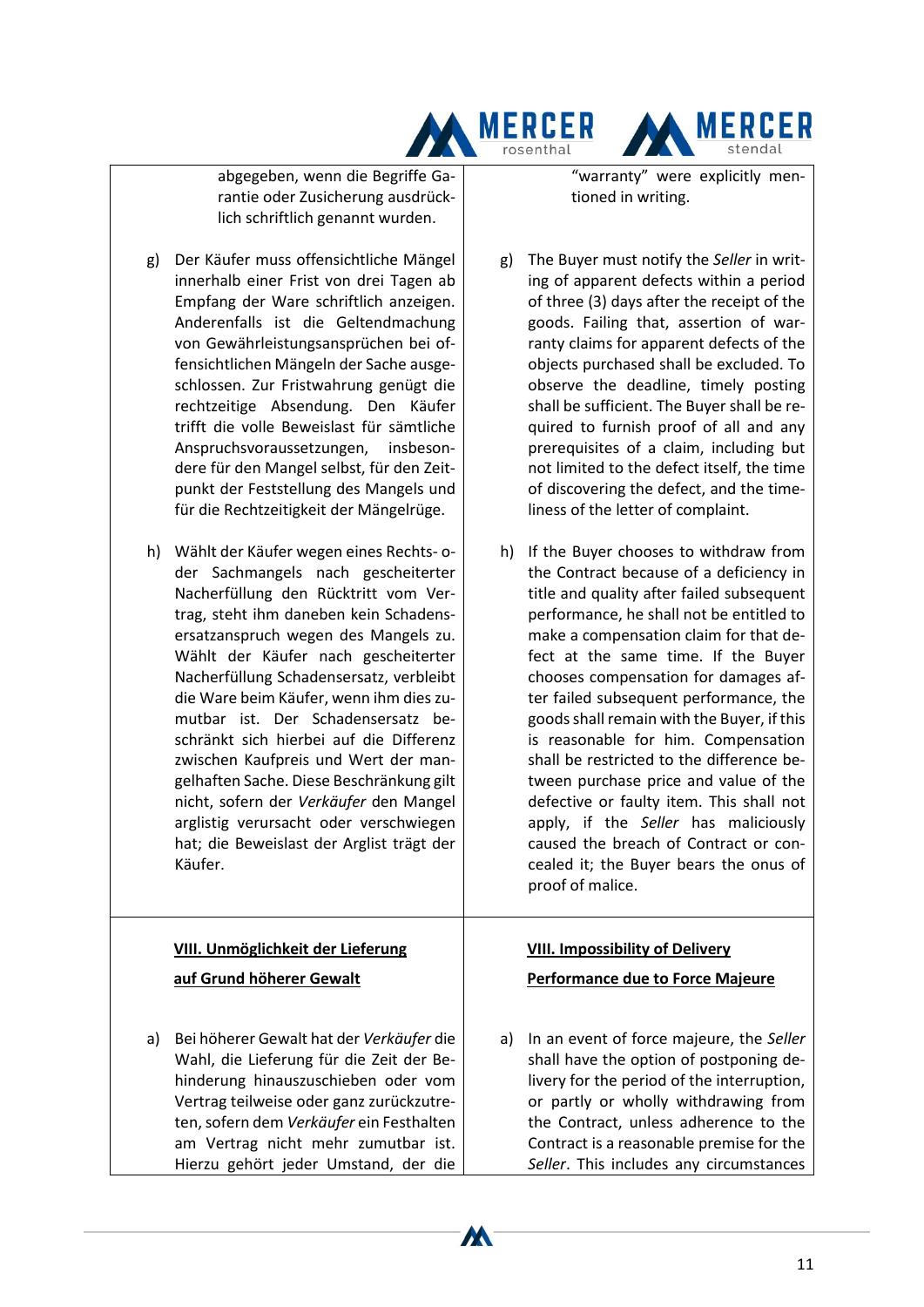



Lieferung dauernd oder zeitweise erschwert oder unmöglich macht, z. B. Wagenmangel, Streckensperre oder behinderte Schifffahrt, Streik, Aussperrung, Naturkatastrophe, Feuer, Krieg, kriegsähnliche Ereignisse, Aufstand, Verfügung von öffentlicher Hand, Ausbleiben notwendiger Roh- und Hilfsstoffe, Ausfall von Maschinen, Fabrikationseinrichtungen oder der Kraftversorgung, Sabotagen und Epidemien/Pandemien. Bei Nichtbelieferung des *Verkäufers* durch seine eigenen Holzlieferanten steht dem *Verkäufer* ebenfalls das Recht zu, vom Vertrag zurückzutreten. Hat der *Verkäufer* schon Teilmengen hergestellt, so ist der Käufer verpflichtet, die fertiggestellte Ware zu den für den Gesamtauftrag vereinbarten Bedingungen abzunehmen.

- b) Ist die Absendung der Ware infolge außergewöhnlicher Umstände gem. Ziffer VIII a) unmöglich, so wird die Ware für Rechnung und Gefahr des Käufers auf Lager genommen oder bei einem Spediteur eingelagert. Durch die Einlagerung wird die Lieferverpflichtung des *Verkäufers* erfüllt.
- c) Die Partei, die sich auf die Ausnahmeregelung wegen eines unter Ziffer VIII a) aufgeführten Umstandes berufen will, muss die andere Partei unverzüglich schriftlich von der Störung in Kenntnis setzen. Die Beendigung der Störung ist ebenfalls unverzüglich schriftlich der Gegenpartei mitzuteilen.

## **IX. Zahlungsbedingungen**

a) Rechnungen sind innerhalb von 30 Tagen nach Rechnungsdatum ohne Abzug zahlbar. Abweichende Zahlungsbedingungen bedürfen einer besonderen schriftlichen Vereinbarung.

that, permanently or temporarily, complicate the delivery or make it not possible to deliver the goods, such as shortage of freight vehicles, obstruction of railways or shipping, strikes, lockouts, natural disaster, fire, war, hostilities, insurrection, acts of authorities, lack of necessary raw materials and factory supplies; breakdown of machinery, production facilities or power failure, sabotage and epidemics/pandemics. In the event of non-delivery by the *Seller's* own wood suppliers, the *Seller* shall also be entitled to withdraw from the Contract. If the *Seller* has already produced parts of the quantity contracted, the Buyer shall be obliged to accept the finished goods on the terms and conditions agreed for the entire Contract.

- b) If it is not possible to dispatch the goods is because of exceptional circumstances in accordance with subsection VIII a), the goods shall be taken into store on the Buyer's account and risk, or deposited in a carrier's warehouse. The *Seller's* duty to deliver shall be fulfilled by this warehousing.
- c) The Party, who wishes to invoke the exceptional provision because of a circumstance mentioned in subsection VIII a), must immediately notify the other Party in writing of this disturbance. The other Party must also be immediately informed of the termination of the disturbance.

## **IX. Payment Terms**

W

a) Invoices shall be payable in full within 30 days of the invoice date. Different payment terms will require a separate written agreement.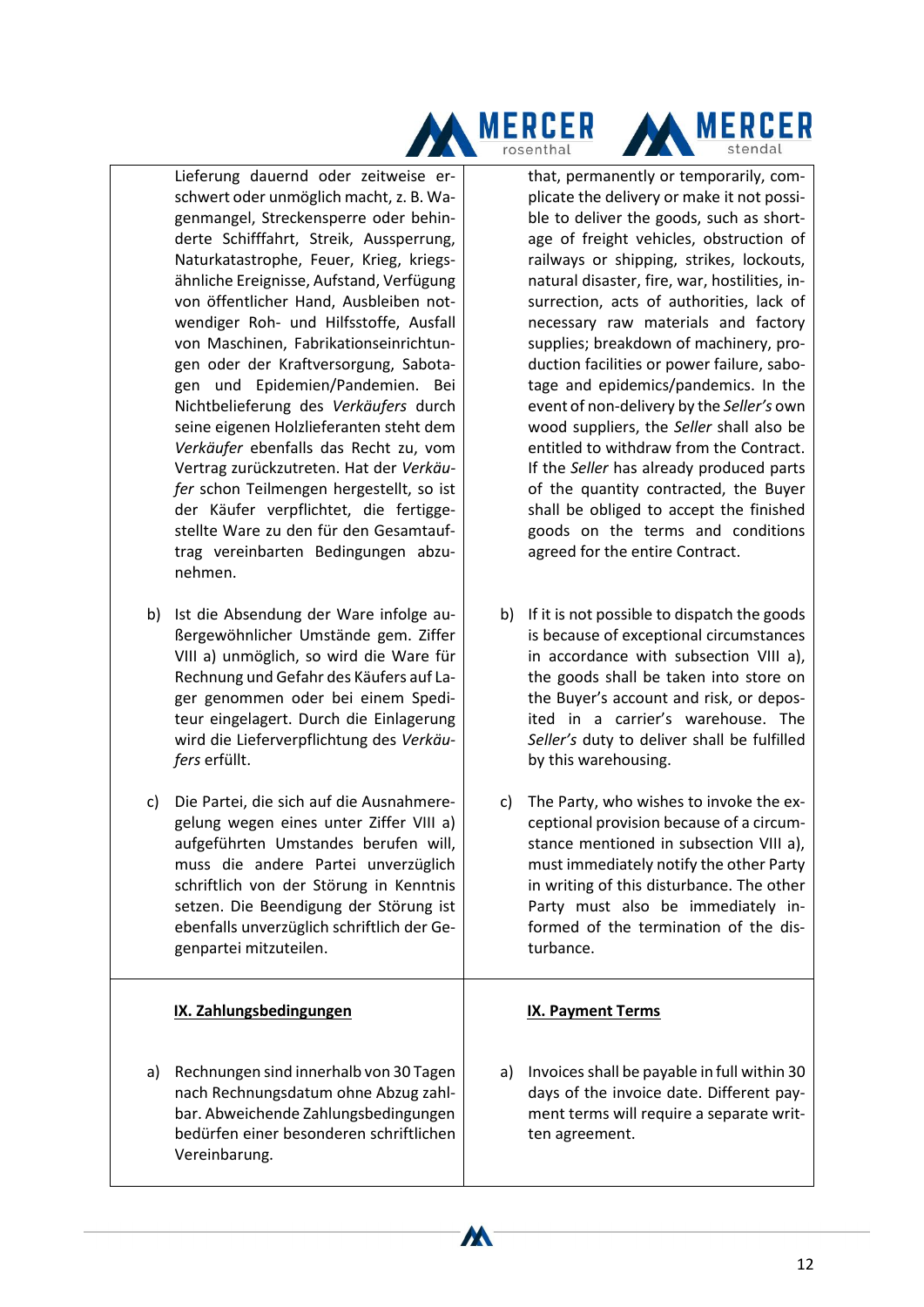

- b) Bei Zahlungsverzug ist der Verkäufer berechtigt, Verzugszinsen in Höhe von 9 % über dem jeweiligen Basiszinssatz p. a. (§ 288 Abs. 2 BGB) und eine Kostenpauschale von 40 Euro (§ 288 Abs. 5 BGB) zu berechnen. Die Geltendmachung eines höheren Verzugsschadens bleibt vorbehalten (§ 288 Abs. 4 BGB).
- c) Die Bezahlung der Ware hat für den *Verkäufer* kostenfrei zu erfolgen und wird nur im Wege der Banküberweisung akzeptiert. Andere Zahlungsmittel werden nicht angenommen. Gutschriften werden mit dem Betrag erteilt, der sich nach Abzug aller Kosten ergibt. Als Tag der Zahlung gilt der Tag, an dem der Betrag für den *Verkäufer* verfügbar ist.
- d) Etwaige vom *Verkäufer* gewährte Rabatte, Boni und Skonti beziehen sich nur auf Lieferungen, für die er ohne erforderliche Schritte zur Forderungserfüllung die volle Bezahlung erhält.
- e) Der *Verkäufer* ist bei Bestehen mehrerer Forderungen berechtigt, Zahlungen des Käufers zunächst mit Kosten und Zinsen und dann mit seinen Forderungen in der Reihenfolge ihrer Fälligkeit zu verrechnen. Das Bestimmungsrecht des Schuldners gem. § 366 Abs. 1 BGB wird insoweit ausgeschlossen.
- f) Besteht zwischen den Parteien Streit über die Vertragsmäßigkeit der Lieferung bzw. Teillieferung, so ist der Käufer nicht berechtigt, fällige Zahlungen bis zur endgültigen Klärung über die Vertragsmäßigkeit der Lieferung bzw. Teillieferung zurückzuhalten. Eine Aufrechnung durch den Käufer ist nur mit anerkannten oder rechtskräftig festgestellten Forderungen zulässig.

b) In the event of any payment default, the Seller is entitled to default interest of 9 % above the base interest rate *per annum*, as amended from time to time (section 288 (2) Civil Code (*Bürgerliches Gesetzbuch*, "BGB"), and a fixed cost payment of EUR 40 (section 288 (5) BGB). The Seller reserves the right to assert a claim for a higher amount of default damage (section 288 (4) BGB).

**MERCER** 

- c) Payment for the goods must be made free of charges and will only be accepted by credit transfer. Other means of payment will not be accepted. Credit advices will be sent to the resulting amount after deduction of all costs. The date on which the payment is available to the *Seller* will be regarded as payment date.
- d) Any rebates, bonuses and discounts to be allowed by the *Seller* shall only apply to deliveries for which he receives full payment and against which no claims for compensation have been made.
- e) If there are several accounts receivable, the *Seller* shall be entitled to set off payments of the Buyer against costs and interest payments first and then against his accounts receivable in chronological order of payment. The debtor's option in accordance with Section 366 (1) German Civil Code (BGB) shall be excluded in this respect.
- f) If there is a dispute between the Parties about whether the delivery or partial delivery is in accordance with the Contract, the Buyer shall not be entitled to withhold any payments due until the final clarification about whether the delivery or partial delivery is in accordance with the contract. The Buyer may only offset amounts of admitted or officially recognised claims.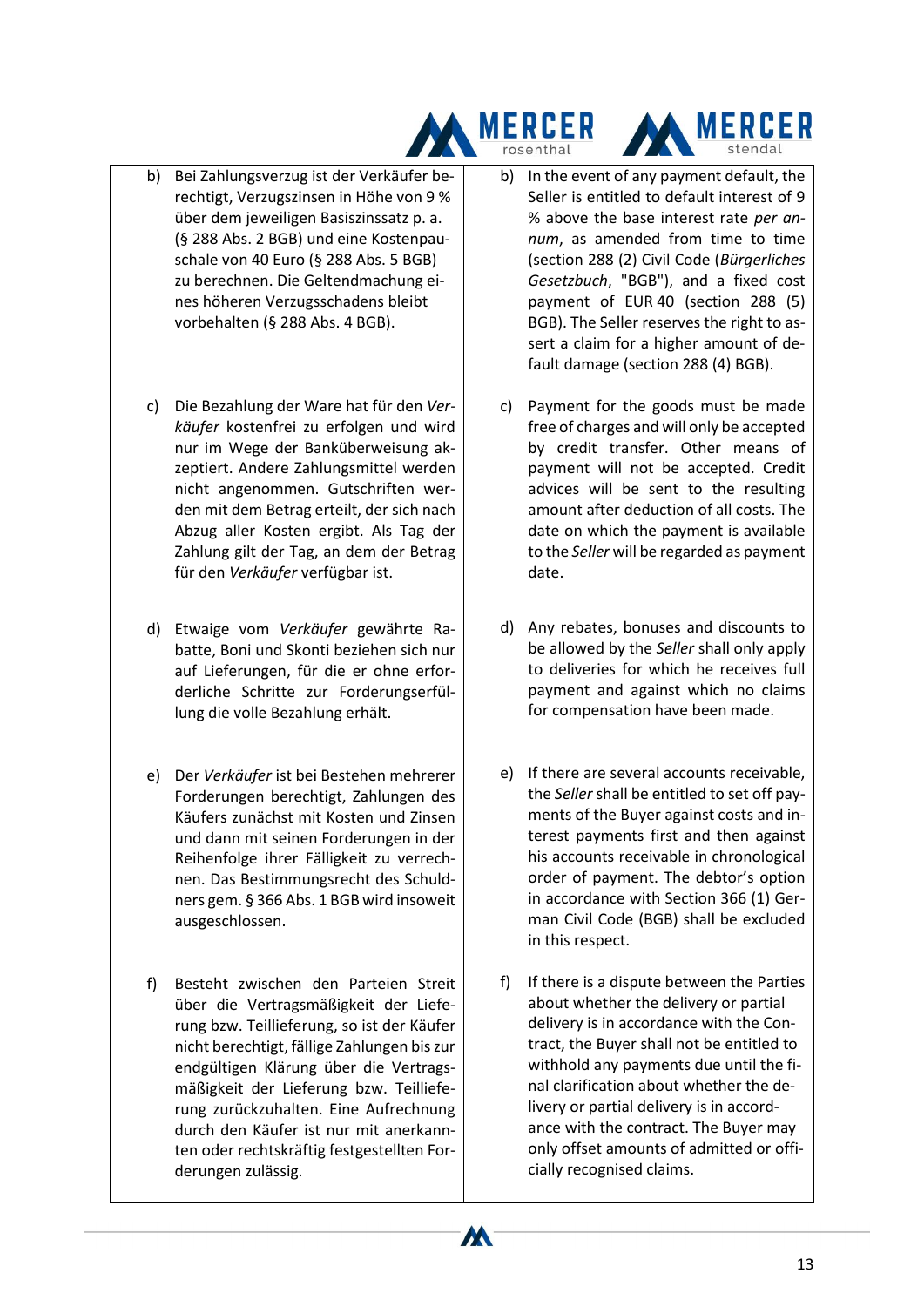



#### **X. Zahlungsverzug**

- a) Bei Zahlungs- oder Annahmeverzug des Käufers kann der *Verkäufer* nach Ablauf von 14 Tagen ab fruchtloser Fristsetzung mit Androhung der entsprechenden Rechtsfolgen entweder Schadensersatz wegen Nichterfüllung verlangen oder ganz oder teilweise vom Vertrag zurücktreten. Der *Verkäufer* hat aber auch das Recht, die Abnahme der Menge zu verlangen, mit der der Käufer sich in Annahmeverzug befindet, ist aber nicht verpflichtet, darüber hinausgehende Teile des Auftrages auszuführen. Das gleiche gilt, falls der Käufer sich bei nur einem von mehreren Einzelaufträgen in Annahmeverzug befindet.
- b) Der *Verkäufer* ist im Falle des Zahlungsverzuges des Käufers weiter berechtigt, neben Rücktritt des Vertrages und Schadensersatz wegen Nichterfüllung, Verzugszinsen gem. Ziffer IX b) dieser Bedingungen zu verlangen.

## **XI. Eigentumsvorbehalt**

- a) Der Verkäufer behält sich das Eigentum am Kaufgegenstand bis zur vollständigen Bezahlung des Kaufpreises aus dem jeweiligen Liefervertrag/Lieferabruf vor.
- b) Jede Verarbeitung des unter Eigentumsvorbehalt stehenden Kaufgegenstandes sowie dessen Verbindung mit anderen Sachen erfolgt durch den Käufer stets für den Verkäufer, so dass der Verkäufer Eigentümer der neuen Sache ist. Wird der Kaufgegenstand mit anderen, nicht im Eigentum des Verkäufers stehenden Gegenständen verarbeitet bzw. verbunden, so erwirbt der Verkäufer

#### **X. Default in Payment**

- a) If the Buyer delays payment or acceptance of the delivery, the *Seller* may within 14 days, after abortive attempts to the setting of a deadline and after the threat of legal proceedings, either claim damages for non-performance or wholly or partly withdraw from the Contract. The *Seller* also has the right to request acceptance of the quantities that the Buyer delays taking delivery of, but he is not obliged to implement any other parts of the order. The same shall apply if the Buyer delays in taking delivery of just one out of several individual consignments.
- b) If the Buyer is in default of payment, the *Seller* shall be further entitled, in addition to withdrawing from the Contract and claiming damages for non-performance, to request interest on arrears in accordance with subsection IX b) of these terms and conditions.

## **XI. Retention of Title**

- a) The Seller shall retain title to the Object of Purchase until such time as the purchase price specified in the respective delivery contract / delivery order has been paid in full.
- b) Any processing of the Object of Purchase subject to retention of title, as well as its combination with other elements, shall always be carried out by the Buyer on behalf of the Seller so that the Seller is the owner of the new item. In the event of the Object of Purchase being processed or combined with other elements not owned by the Seller, the Seller acquires only co-ownership in the new item in proportion of the value of the Object of Purchase to the value of

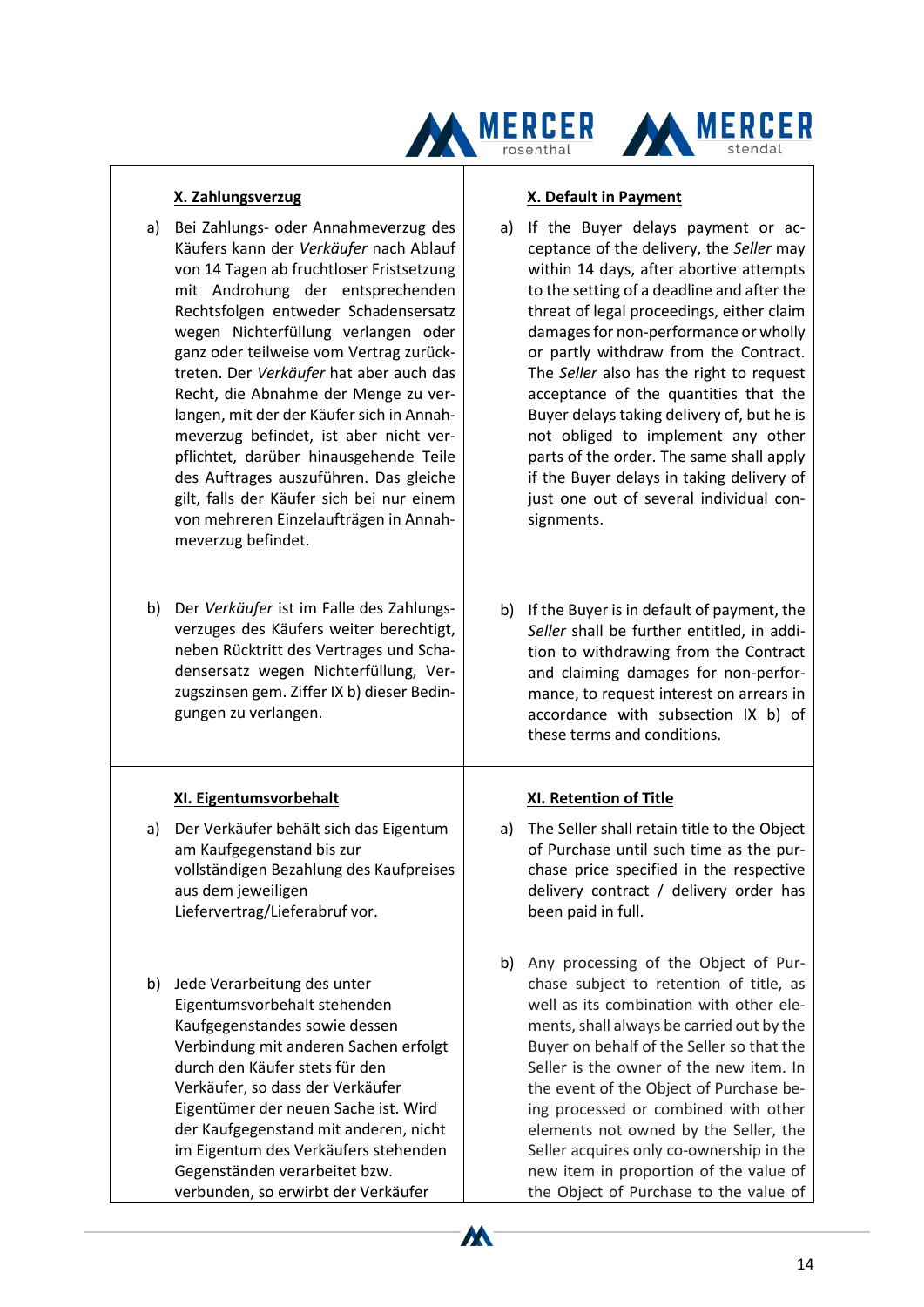



lediglich das Miteigentum an der neuen Sache im Verhältnis des Wertes des Kaufgegenstandes zum Wert der anderen Gegenstände jeweils im Zeitpunkt der Verarbeitung bzw. Verbindung.

Das Gleiche gilt für eine Weiterverarbeitung oder -verbindung der neuen Sache.

c) Der Käufer ist berechtigt, den unter Eigentumsvorbehalt stehenden Kaufgegenstand oder die im (Mit-) Eigentum des Verkäufers stehende, durch (Weiter-)Verarbeitung bzw. Verbindung entstandene neue Sache im Rahmen seines ordnungsgemäßen Geschäftsbetriebes zu veräußern. Er tritt bereits jetzt seine Forderungen, die ihm aus der Weiterveräußerung des Kaufgegenstandes oder der neuen Sache erwachsen, an den die Abtretung annehmenden Verkäufer ab. Steht die vom Käufer weiterverkaufte Sache lediglich im Miteigentum des Verkäufers, erfolgt die Abtretung in Höhe des Kaufpreises.

Der Käufer ist zur Einziehung der abgetretenen Forderungen ermächtigt. Die Befugnis des Verkäufers, die Forderungen selbst einzuziehen, bleibt hiervon unberührt. Der Verkäufer verpflichtet sich, die Abtretung der Forderungen nicht offenzulegen, solange der Käufer seinen Zahlungsverpflichtungen ordnungsgemäß nachkommt, insbes. nicht in Zahlungsverzug gerät. Ist dies jedoch der Fall, ist der Käufer auf Verlangen des Verkäufers verpflichtet, den Schuldnern die Abtretung mitzuteilen sowie dem Verkäufer die abgetretenen Forderungen und deren Schuldner zu benennen, alle zur Eiziehung erforderlichen Angaben zu machen sowie die dazugehörigen Unterlagen auszuhändigen.

the other elements at the time of processing or combination.

The same applies to any further processing or combination of the new product.

c) The Buyer is entitled to resell the Object of Purchase subject to retention of title or to resell the new item under the (joint) ownership of the Seller resulting from (further) processing or combination within the scope of its ordinary business operations. The Buyer hereby assigns its claims arising from the resale of the Object of Purchase or the new item to the Seller, which acceps such assignment. If the Seller only holds coownership in the item resold by the Buyer, the assignment shall be in the amount of the purchase price.

The Buyer is authorized to collect the assigned claims. The right of the Seller to collect the claims itself remains unaffected. The Seller is obliged to not disclose the assignment of the claims as long as the Buyer duly fulfils its payment obligations and, in particular, is not in payment default. In such an event, upon request by the Seller, the Buyer is obliged to notify the debtors of the assignment, to notify the Seller of the assigned claims and their debtors, to provide all information required for the payment, and to hand over the associated documents.

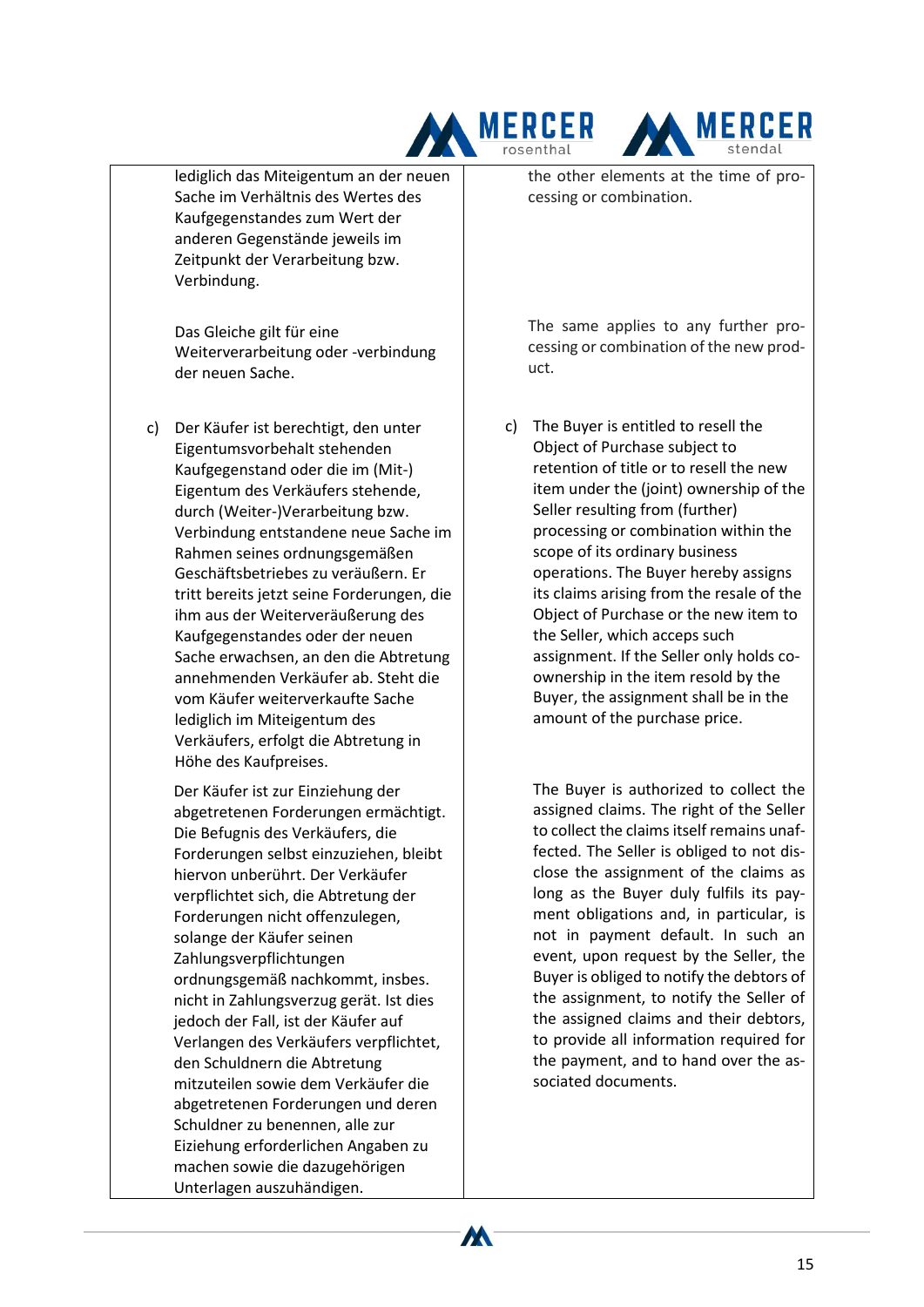



Der Käufer trägt sämtliche Kosten der Rücknahme und Verwertung des Kaufgegenstandes. Die Verwertungskosten betragen ohne Nachweis 5 % des Kaufpreises. Sie sind höher oder niedriger anzusetzen, wenn der Verkäufer höhere Kosten nachweist oder der Käufer nachweist, dass geringere oder überhaupt keine Kosten entstanden sind.

e) Bei Zugriffen von Dritten auf den Kaufgegenstand oder die im (Mit-) Eigentum des Verkäufers stehende, durch (Weiter-)Verarbeitung bzw. Verbindung entstandene neue Sache, insbes. bei Pfändungen, hat der Käufer unverzüglich den Dritten auf das Eigentum des Verkäufers hinzuweisen und dem Verkäufer schriftlich Mitteilung zu machen.

Der Käufer trägt alle Kosten, die vom Verkäufer zur Aufhebung des Zugriffs aufgewendet werden müssen, soweit diese nicht vom Dritten erlangt werden können.

M

d) In the event of any breach of contract, in particular payment default, and after a reasonable deadline, the Seller is entitled to withdraw from the contract of delivery and demand that Object of Purchase be surrendered. The Buyer is then obliged to surrender such immediately. This shall not affect any claims for damages the Seller may have due to culpable breaches of duty by the Buyer.

**MERCER** 

The Buyer shall bear any costs for the return and utilisation of the Object of Purchase. Without any proof stating otherwise, the utilisation costs amount to 5% of the purchase price. Utilisation costs may be set higher or lower if the Seller can prove that higher costs were incurred or if the Buyer is able to demonstrate that either lower costs were incurred or no costs at all.

e) In the event of any third parties accessing the Object of Purchase or the new (joint) property of the Seller resulting from (further) processing or combination, in particular in the event of seizure, the Buyer shall immediately notify such third party of the title held by the Seller and notify the Seller in writing.

The Buyer bears all costs incurred by the Seller to terminate the third party access, as far as these costs cannot be obtained from the third party.

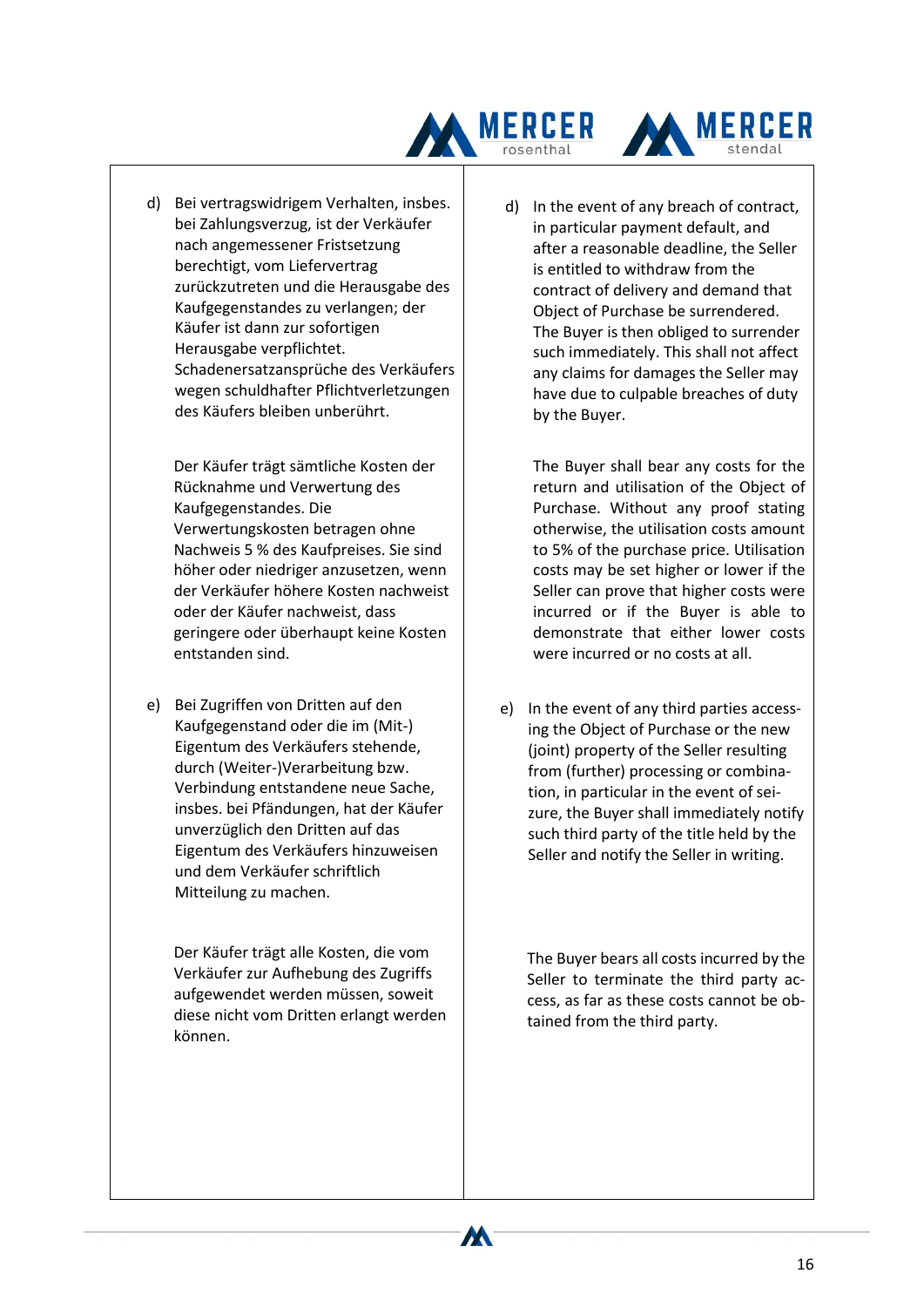



Bis zur vollständigen Kaufpreiszahlung hat der Käufer den Kaufgegenstand oder die im (Mit-)Eigentum des Verkäufers stehende, durch (Weiter- )Verarbeitung bzw. Verbindung entstandene neue Sache gegen Beschädigung und Diebstahl zu versichern. Der Käufer tritt bereits jetzt seine Ansprüche auf die Versicherungsleistung, die ihm aus der Beschädigung oder dem Verlust des Kaufgegenstandes oder der neuen Sache erwachsen, bis zur Höhe des Kaufpreises an den die Abtretung annehmenden Verkäufer ab. Die Versicherungspolice sowie Prämienquittungen sind dem Verkäufer auf Verlangen vorzuzeigen.

g) Die dem Verkäufer nach dieser Ziffer (XI.) zustehenden Sicherheiten (Eigentumsvorbehalt, Herstellereigentum und Sicherungsabtretung) sind in der Weise auflösend bedingt, dass mit vollständiger Kaufpreiszahlung das Eigentum bzw. die Forderungsinhaberschaft auf den Käufer übergehen. Alle hierzu notwendigen Erklärungen werden hiermit, aufschiebend bedingt durch die vollständige Kaufpreiszahlung, wechselseitig abgegeben.

f) The Buyer undertakes to treat the Object of Purchase or the (jointly) owned property of the Seller resulting from (further) processing or combination with care, to store it properly, and undertake all reasonable actions to avoid damage or loss. All necessary expenses are borne by the Buyer. The Buyer must immediately inform the Seller of any damage or loss.

**MERCER** 

Until such time as the purchase price has been paid in full, the Buyer must insure the Object of Purchase or the new thing resulting from (further) processing or combination (jointly) owned by the Seller against damage and theft. The Buyer hereby cedes its claims to the insurance benefits accruing to it from the damage or loss of the Object of Purchase or the new item up to the amount of the purchase price to the Seller, which accepts the assignment. The insurance policy and premium receipts must be presented to the Seller upon request.

g) The securities the Seller is entitled to under this Section (XI.) (retention of title, manufacturer's property and assignment of security) are subject to the condition subsequent that the title or the authorisation to collect the claim is transferred to the Buyer upon full payment of the purchase price. All declarations necessary for this purpose are mutually surrendered under the condition precedent of the purchase price having been paid in full.

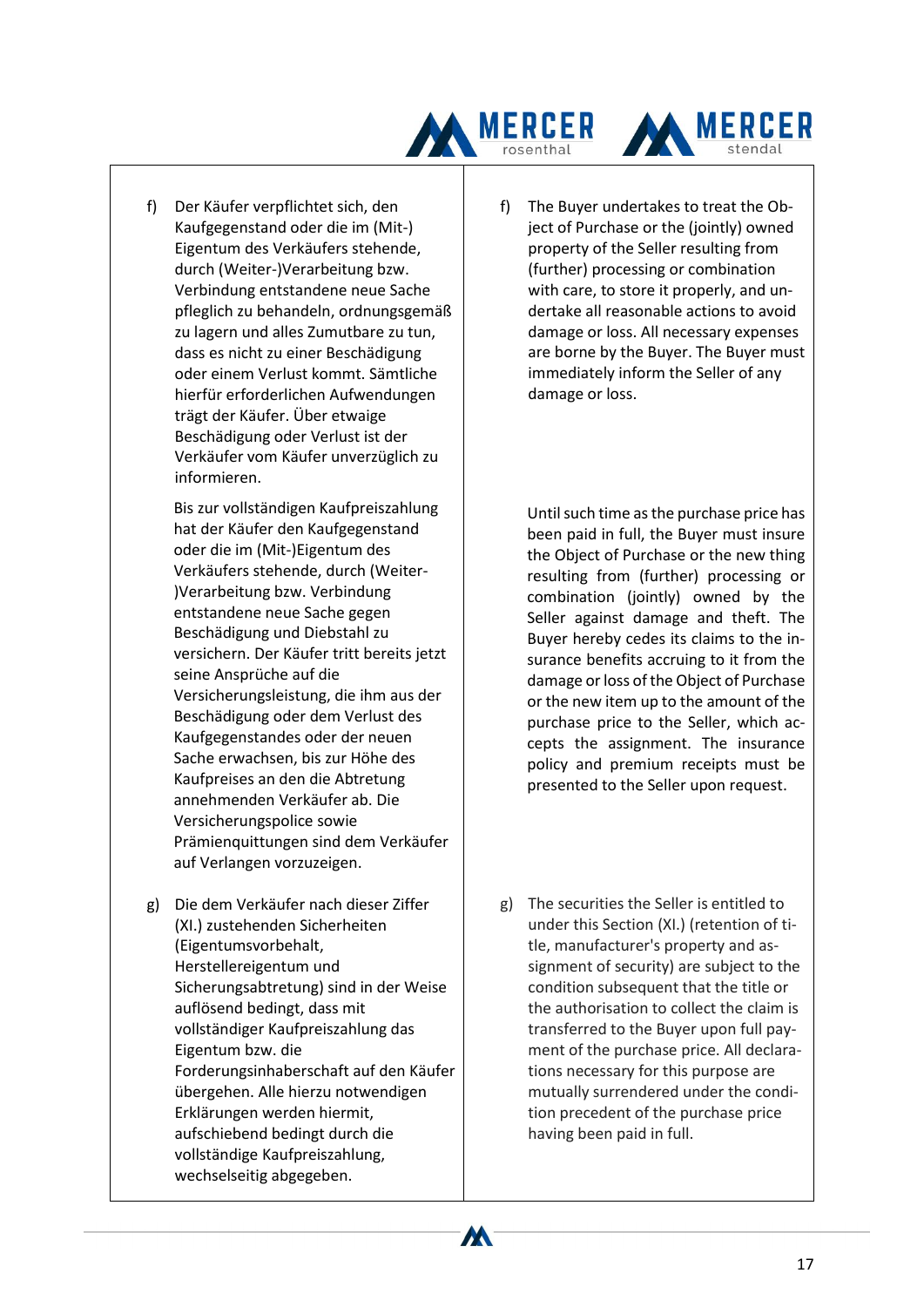



Der Verkäufer verpflichtet sich, die ihm nach dieser Ziffer (XI.) zustehenden Sicherheiten auf Verlangen des Käufers insoweit freizugeben, als ihr Wert die zu sichernde Kaufpreisforderung nebst etwaiger Zinsen um mehr als 10 % übersteigt.

## **XII. Sicherstellung**

- a) Wird eine Verschlechterung in den Vermögensverhältnissen des Käufers bekannt, so steht dem *Verkäufer* das Recht zu, sofortige Zahlung aller offenen, auch der noch nicht fälligen Rechnungen (sofern die Ware bereits ausgeliefert wurde) zu fordern und für sämtliche noch ausstehende Lieferungen Barzahlung vor Ablieferung der Ware zu verlangen.
- b) Vor Bezahlung fälliger Rechnungsbeträge, einschließlich Fälligkeits- bzw. Verzugszinsen, ist der *Verkäufer* zu keiner weiteren Leistung aus irgendeinem Vertrag verpflichtet. Darüber hinaus hat der *Verkäufer* die ihm nach § 326 BGB zustehenden Rechte.
- c) Lieferung auf offene Rechnung erfolgt nur, wenn der *Verkäufer* für den Käufer eine Kreditversicherung erhalten hat und ein die künftige Forderung deckendes Kreditlimit noch vorhanden ist. Anderenfalls sind seitens des Käufers entsprechende Zahlungssicherheiten, wie Vorauskasse, Letter of Credit oder Bankgarantie zu erbringen.

The Seller undertakes to release the securities to which it is entitled under this Section (XI.) upon request from the Buyer insofar as their value exceeds the secured purchase price claim plus any interest by more than 10%.

## **XII. Security**

- a) If a deterioration of the Buyer's financial situation comes to the *Seller's* knowledge, the *Seller* shall have the right to demand the immediate payment of all outstanding invoices, even those not yet due for payment (as far as the goods have been delivered already), and to require cash payments before delivery of goods for all of the outstanding consignments.
- b) Before payment of all due amounts already invoiced is received, including interest payments after the due date and interest on arrears, the *Seller* shall not be obliged to render any further services under any Contract. In addition, the *Seller*shall have the relevant rights in accordance with Section 326 of the German Civil Code (BGB).
- c) Delivery on open account shall only be made if the *Seller* has received a credit insurance from the Buyer and there is adequate credit remaining. In the absence of that, the Buyer shall provide appropriate securities for payment, such as cash in advance, Letter of Credit or banker's guarantee.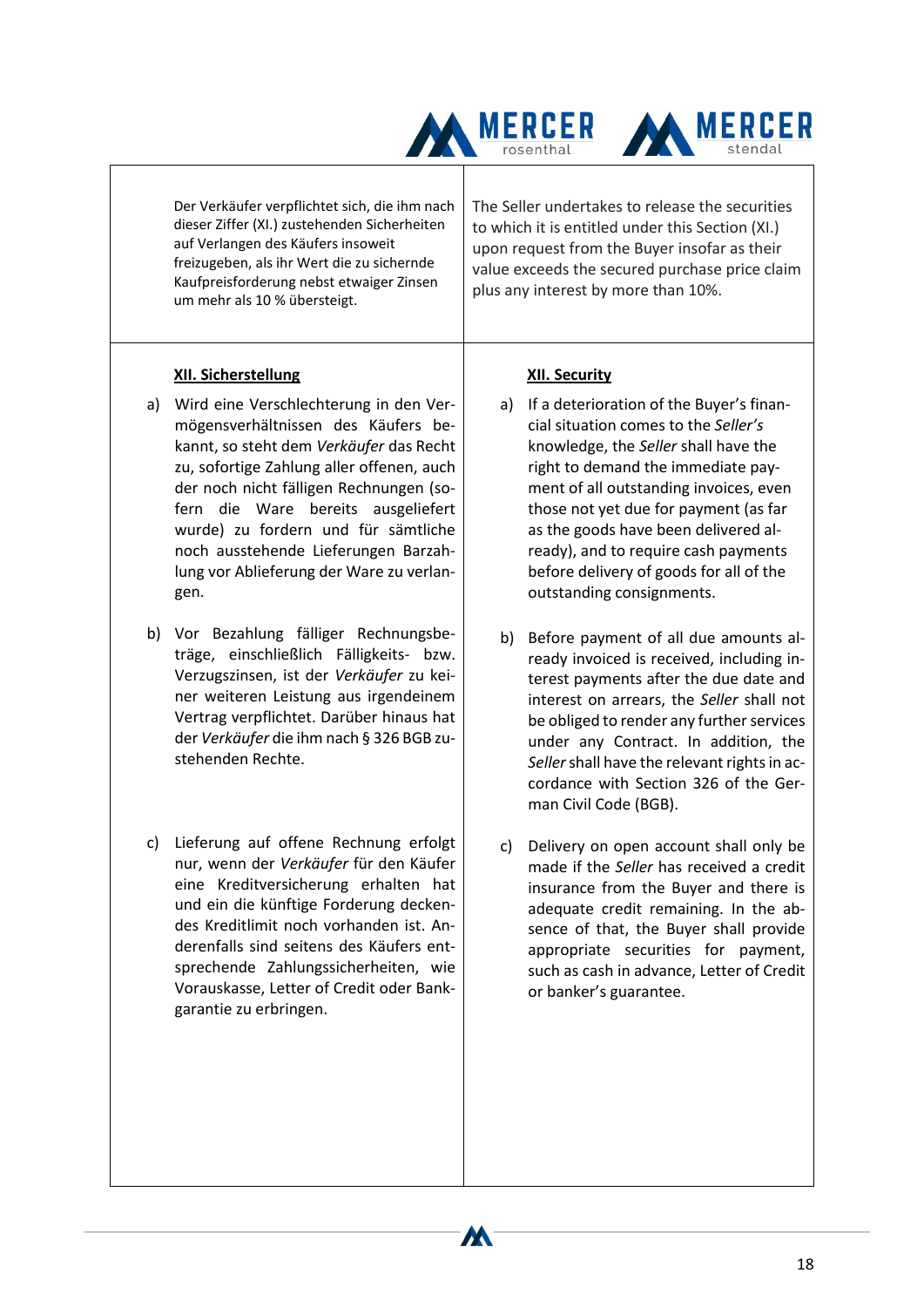



#### **XIII. Urheberrecht**

Bei Verwendung von Mustern und Druckvorlagen des Käufers trägt dieser die Verantwortung dafür, dass keine Rechte Dritter verletzt werden. Die Muster- und Druckvorlagen des *Verkäufers* dürfen ohne dessen Zustimmung nicht verwendet werden und bleiben sein Eigentum, auch wenn sie dem Käufer in Rechnung gestellt werden.

## **XIV. Schlussbestimmungen**

- a) Soweit vorliegend nichts Abweichendes festgelegt ist, gelten ergänzend die allgemeinen Verkaufsbedingungenen (AVB) für grafische Papiere und grafische Kartons zur drucktechnischen Anwendung, herausgegeben vom Verband Deutscher Papierfabriken in der zum Zeitpunkt des Vertragsschlusses gültigen Fassung.
- b) Es gilt das Recht der Bundesrepublik Deutschland. Als Erfüllungsort für die Leistung und Zahlung wird der Sitz des *Verkäufers* vereinbart. Die Anwendung des UN-Kaufrechtsübereinkommens vom 11.04.1980 in der aktuellen Form (CISG - United Nations Convention on Contract for the International Sale of Goods) ist ausgeschlossen. Vertragssprache ist Deutsch.
- c) Ist der Käufer Kaufmann, juristische Person des öffentlichen Rechts oder öffentlich rechtlichen Sondervermögens, gilt für alle Streitigkeiten aus dem Vertrag als Gerichtsstand das für den Sitz des *Verkäufers* örtlich und sachlich zuständige Gericht; das gilt auch, wenn der Käufer

#### **XIII. Copyright**

When using his own patterns and artwork, the Buyer shall ensure that no third party's rights have been breached. The *Seller's* patterns and artwork must not be used without his consent and shall remain his property, even if the Buyer is charged for them.

#### **XIV. Final Provisions**

- a) Unless otherwise agreed, the General Terms and Conditions of Sale (AVB) for graphic paper and graphic board for printing applications, issued by the Association of German Paper Mills, shall additionally apply in the version valid at the time of conclusion of the contract.
- b) These terms and conditions shall in all respects be governed and construed in accordance with the laws of the Federal Republic of Germany. The *Seller's* registered office shall be the place of performance and payment. The stipulations of the United Nations Convention on Contract from 11 April, 1980 in its current version (CISG- United Nations Convention on Contract for the International Sale of Goods) shall not be applicable. Language of contract is German.
- c) If the Buyer is a merchant, a public law entity or a special federal fund, the place of jurisdiction for all and any disputes arising under the Contract shall be the competent court at the place of the *Seller's* registered office. The *Seller* may